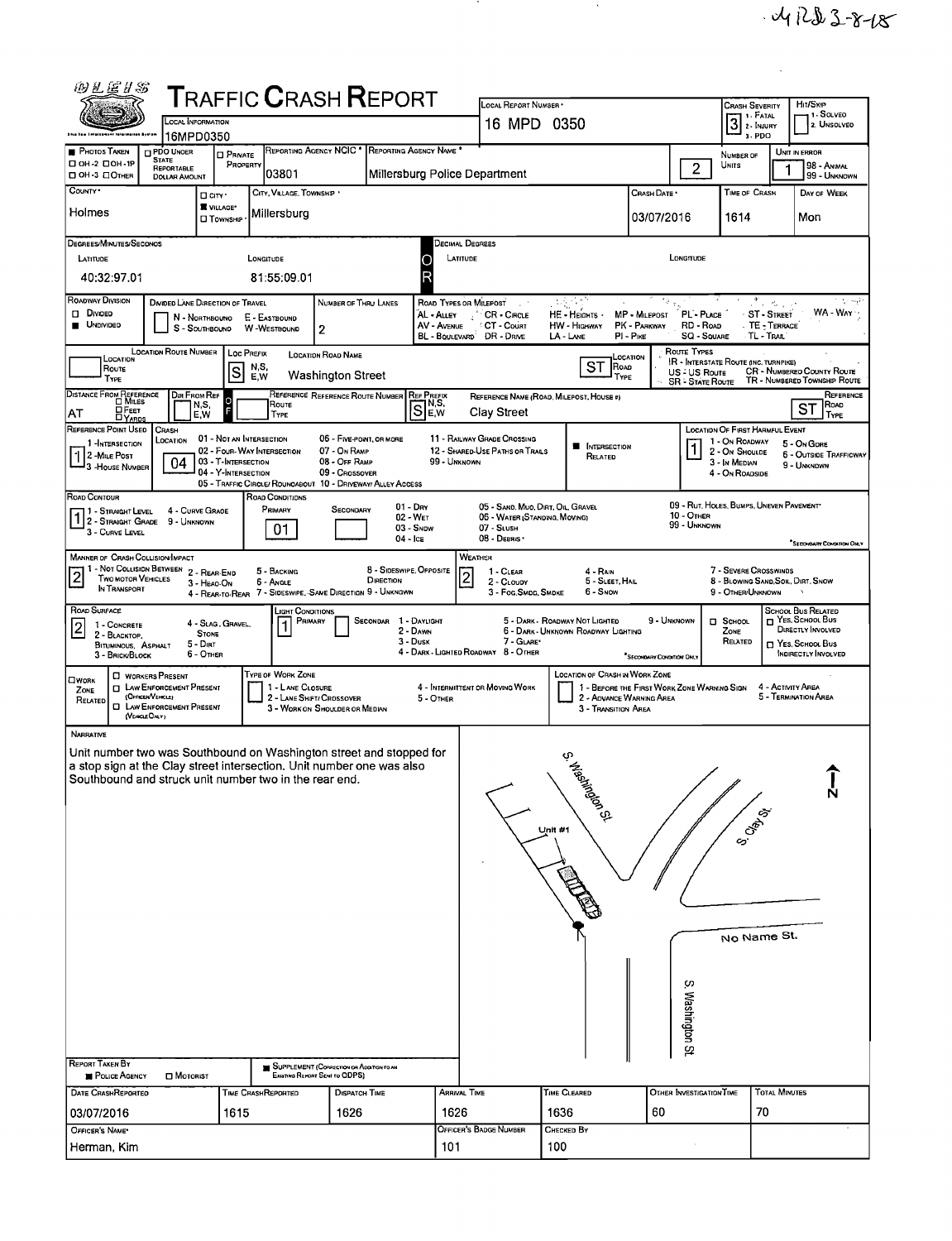| LOCAL REPORT NUMBER<br>16 MPD 0350<br>OWNER PHONE NUMBER<br>OWNER NAME: LAST, FIRST, MIDDLE ( C) SAME AS DRIVER )<br>DAMAGE AREA<br>UNIT NUMBER<br><b>DAMAGE SCALE</b><br>FRONT<br>Moore, Matthew, E<br>1<br>330-641-9311<br>4<br>OWNER ADDRESS: CITY, STATE, ZIP<br><b>CISAME AS DRIVER</b> )<br>1 - None<br>□<br>11303 Hiner Road, Wooster, OH, 44691<br>2 - MINOR<br>LP STATE LICENSE PLATE NUMBER<br># Occupants<br><b>VEHICLE IDENTIFICATION NUMBER</b><br>α<br>□<br>OН<br><b>ERN1901</b><br>1FTZX1728YNA22746<br>$\mathbf{1}$<br>3 - FUNCTIONAL<br><b>VEHICLE YEAR</b><br><b>VEHICLE COLOR</b><br><b>VEHICLE MAKE</b><br><b>VEHICLE MODEL</b><br>4 - DISABLING<br>2000<br>F <sub>150</sub> Series<br><b>BLK</b><br>Ford<br>σ<br>Έ<br><b>INSURANCE COMPANY</b><br>Proof of<br>POLICY NUMBER<br>Toweo By<br>α<br>9 - Unknown<br>INSURANCE<br>Wirt Towing<br>Wayne Mutual<br>AUTO 133795<br>SHOWN<br>CARRIER NAME, AODRESS, CITY, STATE, ZIP<br><b>CARRIER PHONE</b><br>US DOT<br>VEHICLE WEIGHT GVWR/GCWR<br>TRAFFICWAY DESCRIPTION<br>CARGO BOOY TYPE<br>01 - No CARGO BOOY TYPE/NOT APPLICABL 09 - POLE<br>1 - Two-Way, Not Divided<br>1 2 - Two-Way, Not Divided, Continuous Left Turn Lane<br>1 - LESS THAN OR EQUAL TO 10K LBS<br>02 - Busy VAN (9-15 SEATS, INC DRIVER)<br>10 - CARGO TANK<br>2 - 10,001 to 26,000k Las<br>HM PLACARO ID NO.<br>03 - Bus (16+ Seats, Inc Driver)<br>11 - FLAT BEO<br>3 - Two-WAY, Divided, UNPROTECTED (PAINTED OR GRASS >4FT.) MEDIA<br>3 - MORE THAN 26,000K LBS.<br>04 - VEHICLE TOWING ANOTHER VEHICLE<br>12 - DUMP<br>4 - Two-Way, Divideo, Positive Median Barrier<br>05 - Loggma<br>13 - CONCRETE MIXER<br>5 - ONE-WAY TRAFFICWAY<br>06 - INTERMODAL CONTAINER CHASIS<br><b>HAZARDOUS MATERIAL</b><br>14 - Auto Transporter<br><b>HM CLASS</b><br>07 - CARGO VAN/ENGLOSED BOX<br>Ω.<br>RELATED<br>15 - GARBAGE /REFUSE<br><b>D</b> Hit / Skip Unit<br>NUMBER<br>08 - GRAIN, CHPS, GRAVEL<br>99 - OTHER/UNKNOWN<br>NON-MOTORIST LOCATION PRIOR TO IMPACT<br>Type of Use<br>UNIT TYPE<br>01 - INTERSECTION - MARKEO CROSSWAL<br>1<br>07<br>02 - INTERSECTION - NO CROSSWALK<br>13 - SINGLE UNIT TRUCK OR VAN 2AXLE, 6 TRES 21 - BUS/VAN (9-15 SEATS, INC DRIVER)<br>01 - Sub COMPACT<br>03 - INTERSECTION OTHER<br>02 - COMPACT<br>1 - PERSONAL<br>22 - Bus (16+ Seats, Inc Driver)<br>14 - SINGLE UNIT TRUCK: 3+ AXLES<br>04 - MIOBLOCK - MARKEO CROSSWALK<br>99 - UNKNOWN 03 - MID SIZE<br>Non-Mororust<br>15 - SINGLE UNIT TRUCK / TRAILER<br>2 - COMMERCIAL<br>05 - TRAVEL LANE - OTHER LOCATION<br>on Hit/SxiP<br>$04 -$ Fuu. Size<br>23 - ANIMAL WITH RIDER<br>06 - BICYCLE LANE<br>16 - TRUCK/TRACTOR (BOBTAIL)<br>05 - MINIVAN<br>3 - GOVERNMENT<br>24 - ANIMAL WITH BUGGY, WAGON, SURREY<br>17 - TRACTOR/SEMI-TRAILER<br>07 - SHOULDER/ROADSIDE<br>06 - SPORT UTILITY VEHICLE<br>25 - BICYCLE/PEOACYCLIST<br>18 - TRACTOR/DOUBLE<br>08 - SIOEWALK<br>$07 -$ Pickup<br>19 - Tractor/Truples<br>26 - Pedestruni/Skater<br>09 - MEDIAN CROSSING ISLAND<br>$08 - V_{AN}$<br><b>IN EMERGENCY</b><br>20 - OTHER MEDIMEAVY VEHICLE<br>27 - OTHER NON-MOTORIST<br>10 - DRIVE WAY ACCESS<br>09 - MOTORCYCLE<br>RESPONSE<br>11 - SHAREG-USE PATH OR TRAIL<br>10 - Motorizeo Bicycle<br>12 - NON-TRAFFICWAY AREA<br>HAS HM PLACARD<br>11 - SNOWMOBILEJATV<br>99 - OTHER/UNKNOWN<br>12 - OTHER PASSENGER VEHICLE<br>SPECIAL FUNCTION01 - NONE<br>09 - AMBULANCE<br>17 - FARM VEHICLE<br>ACTION<br>MOST DAMAGED AREA<br>18 - FARM EQUIPMENT<br>02 - TAXI<br>$10 -$ Fine<br>08 LEFT SIDE<br>99 - UNKNOWN<br>01 - None<br>1 - NON-CONTACT<br>01<br>02<br>03 - RENTAL TRUCK (OVER 10K LBS)<br>19 - Мотояноме<br>11 - HIGHWAY/MAINTENANCE<br>09 - LEFT FRONT<br>02 - CENTER FRONT<br>2 - Non-Collision<br>04 - Bus - SCHOOL (PUBLIC OR PRIVATE) 12 - MILITARY<br>20 - GOLF CART<br>03 - RIGHT FRONT<br>10 - TOP AND WINDOWS<br>3 - STRIKING<br>05 - Bus - Transit<br>21 - Tran<br>IMPACT ARE 04 - RIGHT SIDE<br>13 - Pouce<br>11 - UNDERCARRIAGE<br>$4 -$ STRUCK<br>22 - OTHER (EXPLAN IN NAPPATIVE)<br>06 - Bus Charter<br>05 - RIGHT REAR<br>14 - Puauc Umury<br>12 - LOAD/TRAILER<br>5 - STRIKING/STRUCK<br>02<br>07 - Bus - Shuttle<br>06 - REAR CENTER<br>15 - OTHER GOVERNMENT<br>13 - TOTAL (ALL AREAS)<br>9 - UNKNOWN<br>08 - Bus OTHER<br>07 - LEFT REAR<br>16 - CONSTRUCTION EQIP.<br>14 - Отнен<br>PRE-CRASH ACTIONS<br>MOTORIST<br>Non-Motorist<br>01<br>01 - STRAIGHT AHEAD<br>07 - MAKING U-TURN<br>15 - ENTERING OR CROSSING SPECIFIED LOCATIO<br>13 - NEGOTIATING A CURVE<br>21 - OTHER NON-MOTORIST ACTION<br>16 - WALKING RUMNING, JOGGING, PLAYING, CYCLING<br>02 - BACKING<br>08 - ENTERING TRAFFIC LANE<br>14 - OTHER MOTORIST ACTID<br>03 - CHANGING LANES<br>09 - LEAVING TRAFFIC LANE<br>17 - WORKING<br>99 - Unknown<br>04 - OVERTAKING/PASSING<br>10 - PARKED<br>18 - PUSHING VEHICLE<br>05 - MARING RIGHT TURN<br>19 - APPROACHING OR LEAVING VEHICLE<br>11 - SLOWING OR STOPPED IN TRAFFIC<br>06 - MAKING LEFT TURN<br>20 - STANDING<br>12 - DRIVERLESS<br>VEHICLE DEFECTS<br><b>CONTRIBUTING CIRCUMSTANCE</b><br>Pramary<br>MOTORIST<br>Non-Moronist<br>01 - TURN SIGNALS<br>01 - None<br><b>22 - NONE</b><br>11 - IMPROPER BACKING<br>02 - HEAD LAMPS<br>09<br>02 - FAILURE TO YIELD<br>12 - IMPROPER START FROM PARKED POSITION<br>23 - IMPROPER CROSSING<br>03 - TAIL LAMPS<br>03 - RAN RED LIGHT<br>13 - Stopped or Parked LLEGALLY<br>24 - DARTING<br>$04 - B$ RAKES<br>04 - RAN STOP SIGN<br>14 - OPERATING VEHICLE IN NEGLIGENT MANNER<br>25 - LYING ANDIOR ILLEGALLY IN ROADWAY<br>05 - STEERING<br>05 - Excesoso Speso Limit<br><b>SECONDARY</b><br>15 - Swering to Avoid (Due to External Conditions)<br>26 - FALURE TO YIELD RIGHT OF WAY<br>06 - TIRE BLOWOUT<br>06 - Unsafe Speed<br>16 - WRONG SIDE/WRONG WAY<br>27 - NOT VISIBLE (DARK CLOTHING)<br>07 - WORN OR SLICK TIRES<br>07 - Improper Turn<br>17 - FALURE TO CONTROL<br>28 - INATTENTIVE<br>08 - TRAILER EQUIPMENT DEFECTIVE<br>08 - LEFT OF CENTER<br>18 - VISION OBSTRUCTION<br>29 - FAILURE TO OBEY TRAFFIC SIGNS<br>09 - Motor Trouble<br>09 - Followed Too Closely/ACDA<br>19 - OPERATING DEFECTIVE EQUIPMENT<br>/SIGNALS/OFFICER<br>10 - DISABLED FROM PRIOR ACCIDENT<br>99 - UNKNOWN<br>10 - IMPROPER LANE CHANGE<br>20 - LOAD SHIFTING/FALLING/SPILLING<br>30 - WRONG SIDE OF THE ROAD<br>11 - OTHER DEFECTS<br><b>PASSING/OFF ROAD</b><br>21 - OTHER IMPROPER ACTION<br>31 - Отнея Non-Motorist Action<br><b>SEQUENCE OF EVENTS</b><br><b>NON-COLLISION EVENTS</b><br>5<br>06 - EQUIPMENT FAILURE<br>€<br>01 - OverTURN/ROLLOVER<br>10 - Cross Median<br>20<br>(BLOWN TIRE, BRAKE FAILURE, ETC)<br>02 - FIRE/EXPLOSION<br>11 CROSS CENTER LINE<br>07 - SEPARATION OF UNITS<br>03 - IMMERSION<br>OPPOSITE DIRECTION OF TRAVEL<br>FIRST<br>Most<br>99 - UNKNOWN<br>08 - RAN OFF ROAD RIGHT<br>04 - JACKKNIFE<br>12 DOWNHILL RUNAWAY<br>HARMFUL<br>HARMFUL<br>05 - CARGO/EQUIPMENT LOSS OR SHIFT 09 - RAN OFF ROAD LEFT<br>13 - OTHER NON-COLLISION<br>Event<br>EVENT<br>COLLISION WITH FIXED, OBJECT<br>COLLISION WITH PERSON, VEHICLE OR OBJECT NOT FIXED<br>25 - IMPACT ATTENUATOR/CRASH CUSHION33 - MEDIAN CABLE BARRIER<br>41 - OTHER POST, POLE<br>48 - TREE<br>14 - PEDESTRIAN<br>49 - FIRE HYDRANT<br>21 - PARKED MOTOR VEHICLE<br>26 - BRIDGE OVERHEAD STRUCTURE<br>34 - Median Guardrail Barrier<br>OR SUPPORT<br>15 - PEOALCYCLE<br>35 - MEDIAN CONCRETE BARRIER<br>42 - CULVERT<br>50 - WORK ZONE MAINTENANCE<br>22 - WORK ZONE MAINTENANCE EQUIPMENT<br>27 - BROGE PIER OR ABUTMENT<br>43 - Cune<br>16 - RAILWAY VEHICLE (TRAIN, ENGINE)<br>23 - STRUCK BY FALLING, SHIFTING CARGO<br>28 - BROGE PARAPET<br>36 - Medvan Other Barrier<br>EQUIPMENT<br>44 - Опсн<br>51 - WALL, BUILDING, TUNNEL<br>17 - ANIMAL - FARM<br>29 - BRIDGE RAIL<br>37 - Traffic Sign Post<br>OR ANYTHING SET IN MOTION BY A<br>45 - EMBANKMENT<br>30 - GUARDRAIL FACE<br>38 - Overhead Sign Post<br>52 - OTHER FIXED OBJECT<br>18 - Animal - Deer<br>MOTOR VEHICLE<br>46 - FENCE<br><b>19 - Animal DTHER</b><br>31 - GUARDRAILEND<br>39 - Light/Luminaries Support<br>24 - OTHER MOVABLE OBJECT<br>47 - MAILBOX<br>20 - MOTOR VEHICLE IN TRANSPORT<br>32 - PORTABLE BARRIER<br>40 - UTILITY POLE<br>UNIT SPEED<br>POSTED SPEED<br><b>TRAFFIC CONTROL</b><br><b>UNIT DIRECTION</b><br>5 - NORTHEAST<br>9 - UNKNOWN<br>1 - North<br>01 - No CONTROLS<br>07 - RAILROAD CROSSBUCKS<br>13 - Crosswalk Lines<br>3<br>25<br>02<br>6 - NORTHWEST<br>FROM<br>2 - South<br>To<br>08 - RAILROAD FLASHERS<br><b>14 - WALK/DON'T WALK</b><br>02 - S TOP SIGN<br>7 - SOUTHEAST<br>$3 - East$<br>03 YIELD SIGN<br>15 - О тнея<br>09 - RAILROAD GATES<br>4 - West<br>8 - SOUTHWEST<br>16 - Not Reported<br>04 - TRAFFIC SIGNAL<br>10 - COSTRUCTION BARRICADE<br>$\Box$ Stated<br>05 - TRAFFIC FLASHERS<br>11 - PERSON (FLAGGER, OFFICER<br><b>ESTIMATED</b><br>12 - PAVEMENT MARKINGS<br>06 - SCHOOL ZONE | UNIT |  |  |  |  |  |  |  |  |  |  |  |
|----------------------------------------------------------------------------------------------------------------------------------------------------------------------------------------------------------------------------------------------------------------------------------------------------------------------------------------------------------------------------------------------------------------------------------------------------------------------------------------------------------------------------------------------------------------------------------------------------------------------------------------------------------------------------------------------------------------------------------------------------------------------------------------------------------------------------------------------------------------------------------------------------------------------------------------------------------------------------------------------------------------------------------------------------------------------------------------------------------------------------------------------------------------------------------------------------------------------------------------------------------------------------------------------------------------------------------------------------------------------------------------------------------------------------------------------------------------------------------------------------------------------------------------------------------------------------------------------------------------------------------------------------------------------------------------------------------------------------------------------------------------------------------------------------------------------------------------------------------------------------------------------------------------------------------------------------------------------------------------------------------------------------------------------------------------------------------------------------------------------------------------------------------------------------------------------------------------------------------------------------------------------------------------------------------------------------------------------------------------------------------------------------------------------------------------------------------------------------------------------------------------------------------------------------------------------------------------------------------------------------------------------------------------------------------------------------------------------------------------------------------------------------------------------------------------------------------------------------------------------------------------------------------------------------------------------------------------------------------------------------------------------------------------------------------------------------------------------------------------------------------------------------------------------------------------------------------------------------------------------------------------------------------------------------------------------------------------------------------------------------------------------------------------------------------------------------------------------------------------------------------------------------------------------------------------------------------------------------------------------------------------------------------------------------------------------------------------------------------------------------------------------------------------------------------------------------------------------------------------------------------------------------------------------------------------------------------------------------------------------------------------------------------------------------------------------------------------------------------------------------------------------------------------------------------------------------------------------------------------------------------------------------------------------------------------------------------------------------------------------------------------------------------------------------------------------------------------------------------------------------------------------------------------------------------------------------------------------------------------------------------------------------------------------------------------------------------------------------------------------------------------------------------------------------------------------------------------------------------------------------------------------------------------------------------------------------------------------------------------------------------------------------------------------------------------------------------------------------------------------------------------------------------------------------------------------------------------------------------------------------------------------------------------------------------------------------------------------------------------------------------------------------------------------------------------------------------------------------------------------------------------------------------------------------------------------------------------------------------------------------------------------------------------------------------------------------------------------------------------------------------------------------------------------------------------------------------------------------------------------------------------------------------------------------------------------------------------------------------------------------------------------------------------------------------------------------------------------------------------------------------------------------------------------------------------------------------------------------------------------------------------------------------------------------------------------------------------------------------------------------------------------------------------------------------------------------------------------------------------------------------------------------------------------------------------------------------------------------------------------------------------------------------------------------------------------------------------------------------------------------------------------------------------------------------------------------------------------------------------------------------------------------------------------------------------------------------------------------------------------------------------------------------------------------------------------------------------------------------------------------------------------------------------------------------------------------------------------------------------------------------------------------------------------------------------------------------------------------------------------------------------------------------------------------------------------------------------------------------------------------------------------------------------------------------------------------------------------------------------------------------------------------------------------------------------------------------------------------------------------------------------------------------------------------------------------------------------------------------------------------------------------------------------------------------------------------------------------------------------------------------------------------------------------------------------------------------------------------------------------------------------------------------------------------------------------------------------------------------------------------------------------------------------------------------------------------------------------------------------------------------------------------------------------------------------------------------------------------------------------------------------------------------------------------------------------------------------------------------------------------------------------------------------------------------------------------------------------------------------------------------------------------------------------------------------------------------------------------------------------------------------------------------------------------------|------|--|--|--|--|--|--|--|--|--|--|--|
|                                                                                                                                                                                                                                                                                                                                                                                                                                                                                                                                                                                                                                                                                                                                                                                                                                                                                                                                                                                                                                                                                                                                                                                                                                                                                                                                                                                                                                                                                                                                                                                                                                                                                                                                                                                                                                                                                                                                                                                                                                                                                                                                                                                                                                                                                                                                                                                                                                                                                                                                                                                                                                                                                                                                                                                                                                                                                                                                                                                                                                                                                                                                                                                                                                                                                                                                                                                                                                                                                                                                                                                                                                                                                                                                                                                                                                                                                                                                                                                                                                                                                                                                                                                                                                                                                                                                                                                                                                                                                                                                                                                                                                                                                                                                                                                                                                                                                                                                                                                                                                                                                                                                                                                                                                                                                                                                                                                                                                                                                                                                                                                                                                                                                                                                                                                                                                                                                                                                                                                                                                                                                                                                                                                                                                                                                                                                                                                                                                                                                                                                                                                                                                                                                                                                                                                                                                                                                                                                                                                                                                                                                                                                                                                                                                                                                                                                                                                                                                                                                                                                                                                                                                                                                                                                                                                                                                                                                                                                                                                                                                                                                                                                                                                                                                                                                                                                                                                                                                                                                                                                                                                                                                                                                                                                                                                                                                                                                                                                  |      |  |  |  |  |  |  |  |  |  |  |  |
|                                                                                                                                                                                                                                                                                                                                                                                                                                                                                                                                                                                                                                                                                                                                                                                                                                                                                                                                                                                                                                                                                                                                                                                                                                                                                                                                                                                                                                                                                                                                                                                                                                                                                                                                                                                                                                                                                                                                                                                                                                                                                                                                                                                                                                                                                                                                                                                                                                                                                                                                                                                                                                                                                                                                                                                                                                                                                                                                                                                                                                                                                                                                                                                                                                                                                                                                                                                                                                                                                                                                                                                                                                                                                                                                                                                                                                                                                                                                                                                                                                                                                                                                                                                                                                                                                                                                                                                                                                                                                                                                                                                                                                                                                                                                                                                                                                                                                                                                                                                                                                                                                                                                                                                                                                                                                                                                                                                                                                                                                                                                                                                                                                                                                                                                                                                                                                                                                                                                                                                                                                                                                                                                                                                                                                                                                                                                                                                                                                                                                                                                                                                                                                                                                                                                                                                                                                                                                                                                                                                                                                                                                                                                                                                                                                                                                                                                                                                                                                                                                                                                                                                                                                                                                                                                                                                                                                                                                                                                                                                                                                                                                                                                                                                                                                                                                                                                                                                                                                                                                                                                                                                                                                                                                                                                                                                                                                                                                                                                  |      |  |  |  |  |  |  |  |  |  |  |  |
|                                                                                                                                                                                                                                                                                                                                                                                                                                                                                                                                                                                                                                                                                                                                                                                                                                                                                                                                                                                                                                                                                                                                                                                                                                                                                                                                                                                                                                                                                                                                                                                                                                                                                                                                                                                                                                                                                                                                                                                                                                                                                                                                                                                                                                                                                                                                                                                                                                                                                                                                                                                                                                                                                                                                                                                                                                                                                                                                                                                                                                                                                                                                                                                                                                                                                                                                                                                                                                                                                                                                                                                                                                                                                                                                                                                                                                                                                                                                                                                                                                                                                                                                                                                                                                                                                                                                                                                                                                                                                                                                                                                                                                                                                                                                                                                                                                                                                                                                                                                                                                                                                                                                                                                                                                                                                                                                                                                                                                                                                                                                                                                                                                                                                                                                                                                                                                                                                                                                                                                                                                                                                                                                                                                                                                                                                                                                                                                                                                                                                                                                                                                                                                                                                                                                                                                                                                                                                                                                                                                                                                                                                                                                                                                                                                                                                                                                                                                                                                                                                                                                                                                                                                                                                                                                                                                                                                                                                                                                                                                                                                                                                                                                                                                                                                                                                                                                                                                                                                                                                                                                                                                                                                                                                                                                                                                                                                                                                                                                  |      |  |  |  |  |  |  |  |  |  |  |  |
|                                                                                                                                                                                                                                                                                                                                                                                                                                                                                                                                                                                                                                                                                                                                                                                                                                                                                                                                                                                                                                                                                                                                                                                                                                                                                                                                                                                                                                                                                                                                                                                                                                                                                                                                                                                                                                                                                                                                                                                                                                                                                                                                                                                                                                                                                                                                                                                                                                                                                                                                                                                                                                                                                                                                                                                                                                                                                                                                                                                                                                                                                                                                                                                                                                                                                                                                                                                                                                                                                                                                                                                                                                                                                                                                                                                                                                                                                                                                                                                                                                                                                                                                                                                                                                                                                                                                                                                                                                                                                                                                                                                                                                                                                                                                                                                                                                                                                                                                                                                                                                                                                                                                                                                                                                                                                                                                                                                                                                                                                                                                                                                                                                                                                                                                                                                                                                                                                                                                                                                                                                                                                                                                                                                                                                                                                                                                                                                                                                                                                                                                                                                                                                                                                                                                                                                                                                                                                                                                                                                                                                                                                                                                                                                                                                                                                                                                                                                                                                                                                                                                                                                                                                                                                                                                                                                                                                                                                                                                                                                                                                                                                                                                                                                                                                                                                                                                                                                                                                                                                                                                                                                                                                                                                                                                                                                                                                                                                                                                  |      |  |  |  |  |  |  |  |  |  |  |  |
|                                                                                                                                                                                                                                                                                                                                                                                                                                                                                                                                                                                                                                                                                                                                                                                                                                                                                                                                                                                                                                                                                                                                                                                                                                                                                                                                                                                                                                                                                                                                                                                                                                                                                                                                                                                                                                                                                                                                                                                                                                                                                                                                                                                                                                                                                                                                                                                                                                                                                                                                                                                                                                                                                                                                                                                                                                                                                                                                                                                                                                                                                                                                                                                                                                                                                                                                                                                                                                                                                                                                                                                                                                                                                                                                                                                                                                                                                                                                                                                                                                                                                                                                                                                                                                                                                                                                                                                                                                                                                                                                                                                                                                                                                                                                                                                                                                                                                                                                                                                                                                                                                                                                                                                                                                                                                                                                                                                                                                                                                                                                                                                                                                                                                                                                                                                                                                                                                                                                                                                                                                                                                                                                                                                                                                                                                                                                                                                                                                                                                                                                                                                                                                                                                                                                                                                                                                                                                                                                                                                                                                                                                                                                                                                                                                                                                                                                                                                                                                                                                                                                                                                                                                                                                                                                                                                                                                                                                                                                                                                                                                                                                                                                                                                                                                                                                                                                                                                                                                                                                                                                                                                                                                                                                                                                                                                                                                                                                                                                  |      |  |  |  |  |  |  |  |  |  |  |  |
|                                                                                                                                                                                                                                                                                                                                                                                                                                                                                                                                                                                                                                                                                                                                                                                                                                                                                                                                                                                                                                                                                                                                                                                                                                                                                                                                                                                                                                                                                                                                                                                                                                                                                                                                                                                                                                                                                                                                                                                                                                                                                                                                                                                                                                                                                                                                                                                                                                                                                                                                                                                                                                                                                                                                                                                                                                                                                                                                                                                                                                                                                                                                                                                                                                                                                                                                                                                                                                                                                                                                                                                                                                                                                                                                                                                                                                                                                                                                                                                                                                                                                                                                                                                                                                                                                                                                                                                                                                                                                                                                                                                                                                                                                                                                                                                                                                                                                                                                                                                                                                                                                                                                                                                                                                                                                                                                                                                                                                                                                                                                                                                                                                                                                                                                                                                                                                                                                                                                                                                                                                                                                                                                                                                                                                                                                                                                                                                                                                                                                                                                                                                                                                                                                                                                                                                                                                                                                                                                                                                                                                                                                                                                                                                                                                                                                                                                                                                                                                                                                                                                                                                                                                                                                                                                                                                                                                                                                                                                                                                                                                                                                                                                                                                                                                                                                                                                                                                                                                                                                                                                                                                                                                                                                                                                                                                                                                                                                                                                  |      |  |  |  |  |  |  |  |  |  |  |  |
|                                                                                                                                                                                                                                                                                                                                                                                                                                                                                                                                                                                                                                                                                                                                                                                                                                                                                                                                                                                                                                                                                                                                                                                                                                                                                                                                                                                                                                                                                                                                                                                                                                                                                                                                                                                                                                                                                                                                                                                                                                                                                                                                                                                                                                                                                                                                                                                                                                                                                                                                                                                                                                                                                                                                                                                                                                                                                                                                                                                                                                                                                                                                                                                                                                                                                                                                                                                                                                                                                                                                                                                                                                                                                                                                                                                                                                                                                                                                                                                                                                                                                                                                                                                                                                                                                                                                                                                                                                                                                                                                                                                                                                                                                                                                                                                                                                                                                                                                                                                                                                                                                                                                                                                                                                                                                                                                                                                                                                                                                                                                                                                                                                                                                                                                                                                                                                                                                                                                                                                                                                                                                                                                                                                                                                                                                                                                                                                                                                                                                                                                                                                                                                                                                                                                                                                                                                                                                                                                                                                                                                                                                                                                                                                                                                                                                                                                                                                                                                                                                                                                                                                                                                                                                                                                                                                                                                                                                                                                                                                                                                                                                                                                                                                                                                                                                                                                                                                                                                                                                                                                                                                                                                                                                                                                                                                                                                                                                                                                  |      |  |  |  |  |  |  |  |  |  |  |  |
|                                                                                                                                                                                                                                                                                                                                                                                                                                                                                                                                                                                                                                                                                                                                                                                                                                                                                                                                                                                                                                                                                                                                                                                                                                                                                                                                                                                                                                                                                                                                                                                                                                                                                                                                                                                                                                                                                                                                                                                                                                                                                                                                                                                                                                                                                                                                                                                                                                                                                                                                                                                                                                                                                                                                                                                                                                                                                                                                                                                                                                                                                                                                                                                                                                                                                                                                                                                                                                                                                                                                                                                                                                                                                                                                                                                                                                                                                                                                                                                                                                                                                                                                                                                                                                                                                                                                                                                                                                                                                                                                                                                                                                                                                                                                                                                                                                                                                                                                                                                                                                                                                                                                                                                                                                                                                                                                                                                                                                                                                                                                                                                                                                                                                                                                                                                                                                                                                                                                                                                                                                                                                                                                                                                                                                                                                                                                                                                                                                                                                                                                                                                                                                                                                                                                                                                                                                                                                                                                                                                                                                                                                                                                                                                                                                                                                                                                                                                                                                                                                                                                                                                                                                                                                                                                                                                                                                                                                                                                                                                                                                                                                                                                                                                                                                                                                                                                                                                                                                                                                                                                                                                                                                                                                                                                                                                                                                                                                                                                  |      |  |  |  |  |  |  |  |  |  |  |  |
|                                                                                                                                                                                                                                                                                                                                                                                                                                                                                                                                                                                                                                                                                                                                                                                                                                                                                                                                                                                                                                                                                                                                                                                                                                                                                                                                                                                                                                                                                                                                                                                                                                                                                                                                                                                                                                                                                                                                                                                                                                                                                                                                                                                                                                                                                                                                                                                                                                                                                                                                                                                                                                                                                                                                                                                                                                                                                                                                                                                                                                                                                                                                                                                                                                                                                                                                                                                                                                                                                                                                                                                                                                                                                                                                                                                                                                                                                                                                                                                                                                                                                                                                                                                                                                                                                                                                                                                                                                                                                                                                                                                                                                                                                                                                                                                                                                                                                                                                                                                                                                                                                                                                                                                                                                                                                                                                                                                                                                                                                                                                                                                                                                                                                                                                                                                                                                                                                                                                                                                                                                                                                                                                                                                                                                                                                                                                                                                                                                                                                                                                                                                                                                                                                                                                                                                                                                                                                                                                                                                                                                                                                                                                                                                                                                                                                                                                                                                                                                                                                                                                                                                                                                                                                                                                                                                                                                                                                                                                                                                                                                                                                                                                                                                                                                                                                                                                                                                                                                                                                                                                                                                                                                                                                                                                                                                                                                                                                                                                  |      |  |  |  |  |  |  |  |  |  |  |  |
|                                                                                                                                                                                                                                                                                                                                                                                                                                                                                                                                                                                                                                                                                                                                                                                                                                                                                                                                                                                                                                                                                                                                                                                                                                                                                                                                                                                                                                                                                                                                                                                                                                                                                                                                                                                                                                                                                                                                                                                                                                                                                                                                                                                                                                                                                                                                                                                                                                                                                                                                                                                                                                                                                                                                                                                                                                                                                                                                                                                                                                                                                                                                                                                                                                                                                                                                                                                                                                                                                                                                                                                                                                                                                                                                                                                                                                                                                                                                                                                                                                                                                                                                                                                                                                                                                                                                                                                                                                                                                                                                                                                                                                                                                                                                                                                                                                                                                                                                                                                                                                                                                                                                                                                                                                                                                                                                                                                                                                                                                                                                                                                                                                                                                                                                                                                                                                                                                                                                                                                                                                                                                                                                                                                                                                                                                                                                                                                                                                                                                                                                                                                                                                                                                                                                                                                                                                                                                                                                                                                                                                                                                                                                                                                                                                                                                                                                                                                                                                                                                                                                                                                                                                                                                                                                                                                                                                                                                                                                                                                                                                                                                                                                                                                                                                                                                                                                                                                                                                                                                                                                                                                                                                                                                                                                                                                                                                                                                                                                  |      |  |  |  |  |  |  |  |  |  |  |  |
|                                                                                                                                                                                                                                                                                                                                                                                                                                                                                                                                                                                                                                                                                                                                                                                                                                                                                                                                                                                                                                                                                                                                                                                                                                                                                                                                                                                                                                                                                                                                                                                                                                                                                                                                                                                                                                                                                                                                                                                                                                                                                                                                                                                                                                                                                                                                                                                                                                                                                                                                                                                                                                                                                                                                                                                                                                                                                                                                                                                                                                                                                                                                                                                                                                                                                                                                                                                                                                                                                                                                                                                                                                                                                                                                                                                                                                                                                                                                                                                                                                                                                                                                                                                                                                                                                                                                                                                                                                                                                                                                                                                                                                                                                                                                                                                                                                                                                                                                                                                                                                                                                                                                                                                                                                                                                                                                                                                                                                                                                                                                                                                                                                                                                                                                                                                                                                                                                                                                                                                                                                                                                                                                                                                                                                                                                                                                                                                                                                                                                                                                                                                                                                                                                                                                                                                                                                                                                                                                                                                                                                                                                                                                                                                                                                                                                                                                                                                                                                                                                                                                                                                                                                                                                                                                                                                                                                                                                                                                                                                                                                                                                                                                                                                                                                                                                                                                                                                                                                                                                                                                                                                                                                                                                                                                                                                                                                                                                                                                  |      |  |  |  |  |  |  |  |  |  |  |  |
|                                                                                                                                                                                                                                                                                                                                                                                                                                                                                                                                                                                                                                                                                                                                                                                                                                                                                                                                                                                                                                                                                                                                                                                                                                                                                                                                                                                                                                                                                                                                                                                                                                                                                                                                                                                                                                                                                                                                                                                                                                                                                                                                                                                                                                                                                                                                                                                                                                                                                                                                                                                                                                                                                                                                                                                                                                                                                                                                                                                                                                                                                                                                                                                                                                                                                                                                                                                                                                                                                                                                                                                                                                                                                                                                                                                                                                                                                                                                                                                                                                                                                                                                                                                                                                                                                                                                                                                                                                                                                                                                                                                                                                                                                                                                                                                                                                                                                                                                                                                                                                                                                                                                                                                                                                                                                                                                                                                                                                                                                                                                                                                                                                                                                                                                                                                                                                                                                                                                                                                                                                                                                                                                                                                                                                                                                                                                                                                                                                                                                                                                                                                                                                                                                                                                                                                                                                                                                                                                                                                                                                                                                                                                                                                                                                                                                                                                                                                                                                                                                                                                                                                                                                                                                                                                                                                                                                                                                                                                                                                                                                                                                                                                                                                                                                                                                                                                                                                                                                                                                                                                                                                                                                                                                                                                                                                                                                                                                                                                  |      |  |  |  |  |  |  |  |  |  |  |  |
|                                                                                                                                                                                                                                                                                                                                                                                                                                                                                                                                                                                                                                                                                                                                                                                                                                                                                                                                                                                                                                                                                                                                                                                                                                                                                                                                                                                                                                                                                                                                                                                                                                                                                                                                                                                                                                                                                                                                                                                                                                                                                                                                                                                                                                                                                                                                                                                                                                                                                                                                                                                                                                                                                                                                                                                                                                                                                                                                                                                                                                                                                                                                                                                                                                                                                                                                                                                                                                                                                                                                                                                                                                                                                                                                                                                                                                                                                                                                                                                                                                                                                                                                                                                                                                                                                                                                                                                                                                                                                                                                                                                                                                                                                                                                                                                                                                                                                                                                                                                                                                                                                                                                                                                                                                                                                                                                                                                                                                                                                                                                                                                                                                                                                                                                                                                                                                                                                                                                                                                                                                                                                                                                                                                                                                                                                                                                                                                                                                                                                                                                                                                                                                                                                                                                                                                                                                                                                                                                                                                                                                                                                                                                                                                                                                                                                                                                                                                                                                                                                                                                                                                                                                                                                                                                                                                                                                                                                                                                                                                                                                                                                                                                                                                                                                                                                                                                                                                                                                                                                                                                                                                                                                                                                                                                                                                                                                                                                                                                  |      |  |  |  |  |  |  |  |  |  |  |  |
| PASSENGER VEHICLES (LESS THAN 9 PASSENGERS MEDIMEAVY TRUCKS OR COMBO UNITS > 10K LBS BUS/VAWLIMO(9 OR MORE INCLUDING DRIVER)                                                                                                                                                                                                                                                                                                                                                                                                                                                                                                                                                                                                                                                                                                                                                                                                                                                                                                                                                                                                                                                                                                                                                                                                                                                                                                                                                                                                                                                                                                                                                                                                                                                                                                                                                                                                                                                                                                                                                                                                                                                                                                                                                                                                                                                                                                                                                                                                                                                                                                                                                                                                                                                                                                                                                                                                                                                                                                                                                                                                                                                                                                                                                                                                                                                                                                                                                                                                                                                                                                                                                                                                                                                                                                                                                                                                                                                                                                                                                                                                                                                                                                                                                                                                                                                                                                                                                                                                                                                                                                                                                                                                                                                                                                                                                                                                                                                                                                                                                                                                                                                                                                                                                                                                                                                                                                                                                                                                                                                                                                                                                                                                                                                                                                                                                                                                                                                                                                                                                                                                                                                                                                                                                                                                                                                                                                                                                                                                                                                                                                                                                                                                                                                                                                                                                                                                                                                                                                                                                                                                                                                                                                                                                                                                                                                                                                                                                                                                                                                                                                                                                                                                                                                                                                                                                                                                                                                                                                                                                                                                                                                                                                                                                                                                                                                                                                                                                                                                                                                                                                                                                                                                                                                                                                                                                                                                     |      |  |  |  |  |  |  |  |  |  |  |  |
|                                                                                                                                                                                                                                                                                                                                                                                                                                                                                                                                                                                                                                                                                                                                                                                                                                                                                                                                                                                                                                                                                                                                                                                                                                                                                                                                                                                                                                                                                                                                                                                                                                                                                                                                                                                                                                                                                                                                                                                                                                                                                                                                                                                                                                                                                                                                                                                                                                                                                                                                                                                                                                                                                                                                                                                                                                                                                                                                                                                                                                                                                                                                                                                                                                                                                                                                                                                                                                                                                                                                                                                                                                                                                                                                                                                                                                                                                                                                                                                                                                                                                                                                                                                                                                                                                                                                                                                                                                                                                                                                                                                                                                                                                                                                                                                                                                                                                                                                                                                                                                                                                                                                                                                                                                                                                                                                                                                                                                                                                                                                                                                                                                                                                                                                                                                                                                                                                                                                                                                                                                                                                                                                                                                                                                                                                                                                                                                                                                                                                                                                                                                                                                                                                                                                                                                                                                                                                                                                                                                                                                                                                                                                                                                                                                                                                                                                                                                                                                                                                                                                                                                                                                                                                                                                                                                                                                                                                                                                                                                                                                                                                                                                                                                                                                                                                                                                                                                                                                                                                                                                                                                                                                                                                                                                                                                                                                                                                                                                  |      |  |  |  |  |  |  |  |  |  |  |  |
|                                                                                                                                                                                                                                                                                                                                                                                                                                                                                                                                                                                                                                                                                                                                                                                                                                                                                                                                                                                                                                                                                                                                                                                                                                                                                                                                                                                                                                                                                                                                                                                                                                                                                                                                                                                                                                                                                                                                                                                                                                                                                                                                                                                                                                                                                                                                                                                                                                                                                                                                                                                                                                                                                                                                                                                                                                                                                                                                                                                                                                                                                                                                                                                                                                                                                                                                                                                                                                                                                                                                                                                                                                                                                                                                                                                                                                                                                                                                                                                                                                                                                                                                                                                                                                                                                                                                                                                                                                                                                                                                                                                                                                                                                                                                                                                                                                                                                                                                                                                                                                                                                                                                                                                                                                                                                                                                                                                                                                                                                                                                                                                                                                                                                                                                                                                                                                                                                                                                                                                                                                                                                                                                                                                                                                                                                                                                                                                                                                                                                                                                                                                                                                                                                                                                                                                                                                                                                                                                                                                                                                                                                                                                                                                                                                                                                                                                                                                                                                                                                                                                                                                                                                                                                                                                                                                                                                                                                                                                                                                                                                                                                                                                                                                                                                                                                                                                                                                                                                                                                                                                                                                                                                                                                                                                                                                                                                                                                                                                  |      |  |  |  |  |  |  |  |  |  |  |  |
|                                                                                                                                                                                                                                                                                                                                                                                                                                                                                                                                                                                                                                                                                                                                                                                                                                                                                                                                                                                                                                                                                                                                                                                                                                                                                                                                                                                                                                                                                                                                                                                                                                                                                                                                                                                                                                                                                                                                                                                                                                                                                                                                                                                                                                                                                                                                                                                                                                                                                                                                                                                                                                                                                                                                                                                                                                                                                                                                                                                                                                                                                                                                                                                                                                                                                                                                                                                                                                                                                                                                                                                                                                                                                                                                                                                                                                                                                                                                                                                                                                                                                                                                                                                                                                                                                                                                                                                                                                                                                                                                                                                                                                                                                                                                                                                                                                                                                                                                                                                                                                                                                                                                                                                                                                                                                                                                                                                                                                                                                                                                                                                                                                                                                                                                                                                                                                                                                                                                                                                                                                                                                                                                                                                                                                                                                                                                                                                                                                                                                                                                                                                                                                                                                                                                                                                                                                                                                                                                                                                                                                                                                                                                                                                                                                                                                                                                                                                                                                                                                                                                                                                                                                                                                                                                                                                                                                                                                                                                                                                                                                                                                                                                                                                                                                                                                                                                                                                                                                                                                                                                                                                                                                                                                                                                                                                                                                                                                                                                  |      |  |  |  |  |  |  |  |  |  |  |  |
|                                                                                                                                                                                                                                                                                                                                                                                                                                                                                                                                                                                                                                                                                                                                                                                                                                                                                                                                                                                                                                                                                                                                                                                                                                                                                                                                                                                                                                                                                                                                                                                                                                                                                                                                                                                                                                                                                                                                                                                                                                                                                                                                                                                                                                                                                                                                                                                                                                                                                                                                                                                                                                                                                                                                                                                                                                                                                                                                                                                                                                                                                                                                                                                                                                                                                                                                                                                                                                                                                                                                                                                                                                                                                                                                                                                                                                                                                                                                                                                                                                                                                                                                                                                                                                                                                                                                                                                                                                                                                                                                                                                                                                                                                                                                                                                                                                                                                                                                                                                                                                                                                                                                                                                                                                                                                                                                                                                                                                                                                                                                                                                                                                                                                                                                                                                                                                                                                                                                                                                                                                                                                                                                                                                                                                                                                                                                                                                                                                                                                                                                                                                                                                                                                                                                                                                                                                                                                                                                                                                                                                                                                                                                                                                                                                                                                                                                                                                                                                                                                                                                                                                                                                                                                                                                                                                                                                                                                                                                                                                                                                                                                                                                                                                                                                                                                                                                                                                                                                                                                                                                                                                                                                                                                                                                                                                                                                                                                                                                  |      |  |  |  |  |  |  |  |  |  |  |  |
|                                                                                                                                                                                                                                                                                                                                                                                                                                                                                                                                                                                                                                                                                                                                                                                                                                                                                                                                                                                                                                                                                                                                                                                                                                                                                                                                                                                                                                                                                                                                                                                                                                                                                                                                                                                                                                                                                                                                                                                                                                                                                                                                                                                                                                                                                                                                                                                                                                                                                                                                                                                                                                                                                                                                                                                                                                                                                                                                                                                                                                                                                                                                                                                                                                                                                                                                                                                                                                                                                                                                                                                                                                                                                                                                                                                                                                                                                                                                                                                                                                                                                                                                                                                                                                                                                                                                                                                                                                                                                                                                                                                                                                                                                                                                                                                                                                                                                                                                                                                                                                                                                                                                                                                                                                                                                                                                                                                                                                                                                                                                                                                                                                                                                                                                                                                                                                                                                                                                                                                                                                                                                                                                                                                                                                                                                                                                                                                                                                                                                                                                                                                                                                                                                                                                                                                                                                                                                                                                                                                                                                                                                                                                                                                                                                                                                                                                                                                                                                                                                                                                                                                                                                                                                                                                                                                                                                                                                                                                                                                                                                                                                                                                                                                                                                                                                                                                                                                                                                                                                                                                                                                                                                                                                                                                                                                                                                                                                                                                  |      |  |  |  |  |  |  |  |  |  |  |  |
|                                                                                                                                                                                                                                                                                                                                                                                                                                                                                                                                                                                                                                                                                                                                                                                                                                                                                                                                                                                                                                                                                                                                                                                                                                                                                                                                                                                                                                                                                                                                                                                                                                                                                                                                                                                                                                                                                                                                                                                                                                                                                                                                                                                                                                                                                                                                                                                                                                                                                                                                                                                                                                                                                                                                                                                                                                                                                                                                                                                                                                                                                                                                                                                                                                                                                                                                                                                                                                                                                                                                                                                                                                                                                                                                                                                                                                                                                                                                                                                                                                                                                                                                                                                                                                                                                                                                                                                                                                                                                                                                                                                                                                                                                                                                                                                                                                                                                                                                                                                                                                                                                                                                                                                                                                                                                                                                                                                                                                                                                                                                                                                                                                                                                                                                                                                                                                                                                                                                                                                                                                                                                                                                                                                                                                                                                                                                                                                                                                                                                                                                                                                                                                                                                                                                                                                                                                                                                                                                                                                                                                                                                                                                                                                                                                                                                                                                                                                                                                                                                                                                                                                                                                                                                                                                                                                                                                                                                                                                                                                                                                                                                                                                                                                                                                                                                                                                                                                                                                                                                                                                                                                                                                                                                                                                                                                                                                                                                                                                  |      |  |  |  |  |  |  |  |  |  |  |  |
|                                                                                                                                                                                                                                                                                                                                                                                                                                                                                                                                                                                                                                                                                                                                                                                                                                                                                                                                                                                                                                                                                                                                                                                                                                                                                                                                                                                                                                                                                                                                                                                                                                                                                                                                                                                                                                                                                                                                                                                                                                                                                                                                                                                                                                                                                                                                                                                                                                                                                                                                                                                                                                                                                                                                                                                                                                                                                                                                                                                                                                                                                                                                                                                                                                                                                                                                                                                                                                                                                                                                                                                                                                                                                                                                                                                                                                                                                                                                                                                                                                                                                                                                                                                                                                                                                                                                                                                                                                                                                                                                                                                                                                                                                                                                                                                                                                                                                                                                                                                                                                                                                                                                                                                                                                                                                                                                                                                                                                                                                                                                                                                                                                                                                                                                                                                                                                                                                                                                                                                                                                                                                                                                                                                                                                                                                                                                                                                                                                                                                                                                                                                                                                                                                                                                                                                                                                                                                                                                                                                                                                                                                                                                                                                                                                                                                                                                                                                                                                                                                                                                                                                                                                                                                                                                                                                                                                                                                                                                                                                                                                                                                                                                                                                                                                                                                                                                                                                                                                                                                                                                                                                                                                                                                                                                                                                                                                                                                                                                  |      |  |  |  |  |  |  |  |  |  |  |  |
|                                                                                                                                                                                                                                                                                                                                                                                                                                                                                                                                                                                                                                                                                                                                                                                                                                                                                                                                                                                                                                                                                                                                                                                                                                                                                                                                                                                                                                                                                                                                                                                                                                                                                                                                                                                                                                                                                                                                                                                                                                                                                                                                                                                                                                                                                                                                                                                                                                                                                                                                                                                                                                                                                                                                                                                                                                                                                                                                                                                                                                                                                                                                                                                                                                                                                                                                                                                                                                                                                                                                                                                                                                                                                                                                                                                                                                                                                                                                                                                                                                                                                                                                                                                                                                                                                                                                                                                                                                                                                                                                                                                                                                                                                                                                                                                                                                                                                                                                                                                                                                                                                                                                                                                                                                                                                                                                                                                                                                                                                                                                                                                                                                                                                                                                                                                                                                                                                                                                                                                                                                                                                                                                                                                                                                                                                                                                                                                                                                                                                                                                                                                                                                                                                                                                                                                                                                                                                                                                                                                                                                                                                                                                                                                                                                                                                                                                                                                                                                                                                                                                                                                                                                                                                                                                                                                                                                                                                                                                                                                                                                                                                                                                                                                                                                                                                                                                                                                                                                                                                                                                                                                                                                                                                                                                                                                                                                                                                                                                  |      |  |  |  |  |  |  |  |  |  |  |  |
|                                                                                                                                                                                                                                                                                                                                                                                                                                                                                                                                                                                                                                                                                                                                                                                                                                                                                                                                                                                                                                                                                                                                                                                                                                                                                                                                                                                                                                                                                                                                                                                                                                                                                                                                                                                                                                                                                                                                                                                                                                                                                                                                                                                                                                                                                                                                                                                                                                                                                                                                                                                                                                                                                                                                                                                                                                                                                                                                                                                                                                                                                                                                                                                                                                                                                                                                                                                                                                                                                                                                                                                                                                                                                                                                                                                                                                                                                                                                                                                                                                                                                                                                                                                                                                                                                                                                                                                                                                                                                                                                                                                                                                                                                                                                                                                                                                                                                                                                                                                                                                                                                                                                                                                                                                                                                                                                                                                                                                                                                                                                                                                                                                                                                                                                                                                                                                                                                                                                                                                                                                                                                                                                                                                                                                                                                                                                                                                                                                                                                                                                                                                                                                                                                                                                                                                                                                                                                                                                                                                                                                                                                                                                                                                                                                                                                                                                                                                                                                                                                                                                                                                                                                                                                                                                                                                                                                                                                                                                                                                                                                                                                                                                                                                                                                                                                                                                                                                                                                                                                                                                                                                                                                                                                                                                                                                                                                                                                                                                  |      |  |  |  |  |  |  |  |  |  |  |  |
|                                                                                                                                                                                                                                                                                                                                                                                                                                                                                                                                                                                                                                                                                                                                                                                                                                                                                                                                                                                                                                                                                                                                                                                                                                                                                                                                                                                                                                                                                                                                                                                                                                                                                                                                                                                                                                                                                                                                                                                                                                                                                                                                                                                                                                                                                                                                                                                                                                                                                                                                                                                                                                                                                                                                                                                                                                                                                                                                                                                                                                                                                                                                                                                                                                                                                                                                                                                                                                                                                                                                                                                                                                                                                                                                                                                                                                                                                                                                                                                                                                                                                                                                                                                                                                                                                                                                                                                                                                                                                                                                                                                                                                                                                                                                                                                                                                                                                                                                                                                                                                                                                                                                                                                                                                                                                                                                                                                                                                                                                                                                                                                                                                                                                                                                                                                                                                                                                                                                                                                                                                                                                                                                                                                                                                                                                                                                                                                                                                                                                                                                                                                                                                                                                                                                                                                                                                                                                                                                                                                                                                                                                                                                                                                                                                                                                                                                                                                                                                                                                                                                                                                                                                                                                                                                                                                                                                                                                                                                                                                                                                                                                                                                                                                                                                                                                                                                                                                                                                                                                                                                                                                                                                                                                                                                                                                                                                                                                                                                  |      |  |  |  |  |  |  |  |  |  |  |  |
|                                                                                                                                                                                                                                                                                                                                                                                                                                                                                                                                                                                                                                                                                                                                                                                                                                                                                                                                                                                                                                                                                                                                                                                                                                                                                                                                                                                                                                                                                                                                                                                                                                                                                                                                                                                                                                                                                                                                                                                                                                                                                                                                                                                                                                                                                                                                                                                                                                                                                                                                                                                                                                                                                                                                                                                                                                                                                                                                                                                                                                                                                                                                                                                                                                                                                                                                                                                                                                                                                                                                                                                                                                                                                                                                                                                                                                                                                                                                                                                                                                                                                                                                                                                                                                                                                                                                                                                                                                                                                                                                                                                                                                                                                                                                                                                                                                                                                                                                                                                                                                                                                                                                                                                                                                                                                                                                                                                                                                                                                                                                                                                                                                                                                                                                                                                                                                                                                                                                                                                                                                                                                                                                                                                                                                                                                                                                                                                                                                                                                                                                                                                                                                                                                                                                                                                                                                                                                                                                                                                                                                                                                                                                                                                                                                                                                                                                                                                                                                                                                                                                                                                                                                                                                                                                                                                                                                                                                                                                                                                                                                                                                                                                                                                                                                                                                                                                                                                                                                                                                                                                                                                                                                                                                                                                                                                                                                                                                                                                  |      |  |  |  |  |  |  |  |  |  |  |  |
|                                                                                                                                                                                                                                                                                                                                                                                                                                                                                                                                                                                                                                                                                                                                                                                                                                                                                                                                                                                                                                                                                                                                                                                                                                                                                                                                                                                                                                                                                                                                                                                                                                                                                                                                                                                                                                                                                                                                                                                                                                                                                                                                                                                                                                                                                                                                                                                                                                                                                                                                                                                                                                                                                                                                                                                                                                                                                                                                                                                                                                                                                                                                                                                                                                                                                                                                                                                                                                                                                                                                                                                                                                                                                                                                                                                                                                                                                                                                                                                                                                                                                                                                                                                                                                                                                                                                                                                                                                                                                                                                                                                                                                                                                                                                                                                                                                                                                                                                                                                                                                                                                                                                                                                                                                                                                                                                                                                                                                                                                                                                                                                                                                                                                                                                                                                                                                                                                                                                                                                                                                                                                                                                                                                                                                                                                                                                                                                                                                                                                                                                                                                                                                                                                                                                                                                                                                                                                                                                                                                                                                                                                                                                                                                                                                                                                                                                                                                                                                                                                                                                                                                                                                                                                                                                                                                                                                                                                                                                                                                                                                                                                                                                                                                                                                                                                                                                                                                                                                                                                                                                                                                                                                                                                                                                                                                                                                                                                                                                  |      |  |  |  |  |  |  |  |  |  |  |  |
|                                                                                                                                                                                                                                                                                                                                                                                                                                                                                                                                                                                                                                                                                                                                                                                                                                                                                                                                                                                                                                                                                                                                                                                                                                                                                                                                                                                                                                                                                                                                                                                                                                                                                                                                                                                                                                                                                                                                                                                                                                                                                                                                                                                                                                                                                                                                                                                                                                                                                                                                                                                                                                                                                                                                                                                                                                                                                                                                                                                                                                                                                                                                                                                                                                                                                                                                                                                                                                                                                                                                                                                                                                                                                                                                                                                                                                                                                                                                                                                                                                                                                                                                                                                                                                                                                                                                                                                                                                                                                                                                                                                                                                                                                                                                                                                                                                                                                                                                                                                                                                                                                                                                                                                                                                                                                                                                                                                                                                                                                                                                                                                                                                                                                                                                                                                                                                                                                                                                                                                                                                                                                                                                                                                                                                                                                                                                                                                                                                                                                                                                                                                                                                                                                                                                                                                                                                                                                                                                                                                                                                                                                                                                                                                                                                                                                                                                                                                                                                                                                                                                                                                                                                                                                                                                                                                                                                                                                                                                                                                                                                                                                                                                                                                                                                                                                                                                                                                                                                                                                                                                                                                                                                                                                                                                                                                                                                                                                                                                  |      |  |  |  |  |  |  |  |  |  |  |  |
|                                                                                                                                                                                                                                                                                                                                                                                                                                                                                                                                                                                                                                                                                                                                                                                                                                                                                                                                                                                                                                                                                                                                                                                                                                                                                                                                                                                                                                                                                                                                                                                                                                                                                                                                                                                                                                                                                                                                                                                                                                                                                                                                                                                                                                                                                                                                                                                                                                                                                                                                                                                                                                                                                                                                                                                                                                                                                                                                                                                                                                                                                                                                                                                                                                                                                                                                                                                                                                                                                                                                                                                                                                                                                                                                                                                                                                                                                                                                                                                                                                                                                                                                                                                                                                                                                                                                                                                                                                                                                                                                                                                                                                                                                                                                                                                                                                                                                                                                                                                                                                                                                                                                                                                                                                                                                                                                                                                                                                                                                                                                                                                                                                                                                                                                                                                                                                                                                                                                                                                                                                                                                                                                                                                                                                                                                                                                                                                                                                                                                                                                                                                                                                                                                                                                                                                                                                                                                                                                                                                                                                                                                                                                                                                                                                                                                                                                                                                                                                                                                                                                                                                                                                                                                                                                                                                                                                                                                                                                                                                                                                                                                                                                                                                                                                                                                                                                                                                                                                                                                                                                                                                                                                                                                                                                                                                                                                                                                                                                  |      |  |  |  |  |  |  |  |  |  |  |  |
|                                                                                                                                                                                                                                                                                                                                                                                                                                                                                                                                                                                                                                                                                                                                                                                                                                                                                                                                                                                                                                                                                                                                                                                                                                                                                                                                                                                                                                                                                                                                                                                                                                                                                                                                                                                                                                                                                                                                                                                                                                                                                                                                                                                                                                                                                                                                                                                                                                                                                                                                                                                                                                                                                                                                                                                                                                                                                                                                                                                                                                                                                                                                                                                                                                                                                                                                                                                                                                                                                                                                                                                                                                                                                                                                                                                                                                                                                                                                                                                                                                                                                                                                                                                                                                                                                                                                                                                                                                                                                                                                                                                                                                                                                                                                                                                                                                                                                                                                                                                                                                                                                                                                                                                                                                                                                                                                                                                                                                                                                                                                                                                                                                                                                                                                                                                                                                                                                                                                                                                                                                                                                                                                                                                                                                                                                                                                                                                                                                                                                                                                                                                                                                                                                                                                                                                                                                                                                                                                                                                                                                                                                                                                                                                                                                                                                                                                                                                                                                                                                                                                                                                                                                                                                                                                                                                                                                                                                                                                                                                                                                                                                                                                                                                                                                                                                                                                                                                                                                                                                                                                                                                                                                                                                                                                                                                                                                                                                                                                  |      |  |  |  |  |  |  |  |  |  |  |  |
|                                                                                                                                                                                                                                                                                                                                                                                                                                                                                                                                                                                                                                                                                                                                                                                                                                                                                                                                                                                                                                                                                                                                                                                                                                                                                                                                                                                                                                                                                                                                                                                                                                                                                                                                                                                                                                                                                                                                                                                                                                                                                                                                                                                                                                                                                                                                                                                                                                                                                                                                                                                                                                                                                                                                                                                                                                                                                                                                                                                                                                                                                                                                                                                                                                                                                                                                                                                                                                                                                                                                                                                                                                                                                                                                                                                                                                                                                                                                                                                                                                                                                                                                                                                                                                                                                                                                                                                                                                                                                                                                                                                                                                                                                                                                                                                                                                                                                                                                                                                                                                                                                                                                                                                                                                                                                                                                                                                                                                                                                                                                                                                                                                                                                                                                                                                                                                                                                                                                                                                                                                                                                                                                                                                                                                                                                                                                                                                                                                                                                                                                                                                                                                                                                                                                                                                                                                                                                                                                                                                                                                                                                                                                                                                                                                                                                                                                                                                                                                                                                                                                                                                                                                                                                                                                                                                                                                                                                                                                                                                                                                                                                                                                                                                                                                                                                                                                                                                                                                                                                                                                                                                                                                                                                                                                                                                                                                                                                                                                  |      |  |  |  |  |  |  |  |  |  |  |  |
|                                                                                                                                                                                                                                                                                                                                                                                                                                                                                                                                                                                                                                                                                                                                                                                                                                                                                                                                                                                                                                                                                                                                                                                                                                                                                                                                                                                                                                                                                                                                                                                                                                                                                                                                                                                                                                                                                                                                                                                                                                                                                                                                                                                                                                                                                                                                                                                                                                                                                                                                                                                                                                                                                                                                                                                                                                                                                                                                                                                                                                                                                                                                                                                                                                                                                                                                                                                                                                                                                                                                                                                                                                                                                                                                                                                                                                                                                                                                                                                                                                                                                                                                                                                                                                                                                                                                                                                                                                                                                                                                                                                                                                                                                                                                                                                                                                                                                                                                                                                                                                                                                                                                                                                                                                                                                                                                                                                                                                                                                                                                                                                                                                                                                                                                                                                                                                                                                                                                                                                                                                                                                                                                                                                                                                                                                                                                                                                                                                                                                                                                                                                                                                                                                                                                                                                                                                                                                                                                                                                                                                                                                                                                                                                                                                                                                                                                                                                                                                                                                                                                                                                                                                                                                                                                                                                                                                                                                                                                                                                                                                                                                                                                                                                                                                                                                                                                                                                                                                                                                                                                                                                                                                                                                                                                                                                                                                                                                                                                  |      |  |  |  |  |  |  |  |  |  |  |  |
|                                                                                                                                                                                                                                                                                                                                                                                                                                                                                                                                                                                                                                                                                                                                                                                                                                                                                                                                                                                                                                                                                                                                                                                                                                                                                                                                                                                                                                                                                                                                                                                                                                                                                                                                                                                                                                                                                                                                                                                                                                                                                                                                                                                                                                                                                                                                                                                                                                                                                                                                                                                                                                                                                                                                                                                                                                                                                                                                                                                                                                                                                                                                                                                                                                                                                                                                                                                                                                                                                                                                                                                                                                                                                                                                                                                                                                                                                                                                                                                                                                                                                                                                                                                                                                                                                                                                                                                                                                                                                                                                                                                                                                                                                                                                                                                                                                                                                                                                                                                                                                                                                                                                                                                                                                                                                                                                                                                                                                                                                                                                                                                                                                                                                                                                                                                                                                                                                                                                                                                                                                                                                                                                                                                                                                                                                                                                                                                                                                                                                                                                                                                                                                                                                                                                                                                                                                                                                                                                                                                                                                                                                                                                                                                                                                                                                                                                                                                                                                                                                                                                                                                                                                                                                                                                                                                                                                                                                                                                                                                                                                                                                                                                                                                                                                                                                                                                                                                                                                                                                                                                                                                                                                                                                                                                                                                                                                                                                                                                  |      |  |  |  |  |  |  |  |  |  |  |  |
|                                                                                                                                                                                                                                                                                                                                                                                                                                                                                                                                                                                                                                                                                                                                                                                                                                                                                                                                                                                                                                                                                                                                                                                                                                                                                                                                                                                                                                                                                                                                                                                                                                                                                                                                                                                                                                                                                                                                                                                                                                                                                                                                                                                                                                                                                                                                                                                                                                                                                                                                                                                                                                                                                                                                                                                                                                                                                                                                                                                                                                                                                                                                                                                                                                                                                                                                                                                                                                                                                                                                                                                                                                                                                                                                                                                                                                                                                                                                                                                                                                                                                                                                                                                                                                                                                                                                                                                                                                                                                                                                                                                                                                                                                                                                                                                                                                                                                                                                                                                                                                                                                                                                                                                                                                                                                                                                                                                                                                                                                                                                                                                                                                                                                                                                                                                                                                                                                                                                                                                                                                                                                                                                                                                                                                                                                                                                                                                                                                                                                                                                                                                                                                                                                                                                                                                                                                                                                                                                                                                                                                                                                                                                                                                                                                                                                                                                                                                                                                                                                                                                                                                                                                                                                                                                                                                                                                                                                                                                                                                                                                                                                                                                                                                                                                                                                                                                                                                                                                                                                                                                                                                                                                                                                                                                                                                                                                                                                                                                  |      |  |  |  |  |  |  |  |  |  |  |  |
|                                                                                                                                                                                                                                                                                                                                                                                                                                                                                                                                                                                                                                                                                                                                                                                                                                                                                                                                                                                                                                                                                                                                                                                                                                                                                                                                                                                                                                                                                                                                                                                                                                                                                                                                                                                                                                                                                                                                                                                                                                                                                                                                                                                                                                                                                                                                                                                                                                                                                                                                                                                                                                                                                                                                                                                                                                                                                                                                                                                                                                                                                                                                                                                                                                                                                                                                                                                                                                                                                                                                                                                                                                                                                                                                                                                                                                                                                                                                                                                                                                                                                                                                                                                                                                                                                                                                                                                                                                                                                                                                                                                                                                                                                                                                                                                                                                                                                                                                                                                                                                                                                                                                                                                                                                                                                                                                                                                                                                                                                                                                                                                                                                                                                                                                                                                                                                                                                                                                                                                                                                                                                                                                                                                                                                                                                                                                                                                                                                                                                                                                                                                                                                                                                                                                                                                                                                                                                                                                                                                                                                                                                                                                                                                                                                                                                                                                                                                                                                                                                                                                                                                                                                                                                                                                                                                                                                                                                                                                                                                                                                                                                                                                                                                                                                                                                                                                                                                                                                                                                                                                                                                                                                                                                                                                                                                                                                                                                                                                  |      |  |  |  |  |  |  |  |  |  |  |  |
|                                                                                                                                                                                                                                                                                                                                                                                                                                                                                                                                                                                                                                                                                                                                                                                                                                                                                                                                                                                                                                                                                                                                                                                                                                                                                                                                                                                                                                                                                                                                                                                                                                                                                                                                                                                                                                                                                                                                                                                                                                                                                                                                                                                                                                                                                                                                                                                                                                                                                                                                                                                                                                                                                                                                                                                                                                                                                                                                                                                                                                                                                                                                                                                                                                                                                                                                                                                                                                                                                                                                                                                                                                                                                                                                                                                                                                                                                                                                                                                                                                                                                                                                                                                                                                                                                                                                                                                                                                                                                                                                                                                                                                                                                                                                                                                                                                                                                                                                                                                                                                                                                                                                                                                                                                                                                                                                                                                                                                                                                                                                                                                                                                                                                                                                                                                                                                                                                                                                                                                                                                                                                                                                                                                                                                                                                                                                                                                                                                                                                                                                                                                                                                                                                                                                                                                                                                                                                                                                                                                                                                                                                                                                                                                                                                                                                                                                                                                                                                                                                                                                                                                                                                                                                                                                                                                                                                                                                                                                                                                                                                                                                                                                                                                                                                                                                                                                                                                                                                                                                                                                                                                                                                                                                                                                                                                                                                                                                                                                  |      |  |  |  |  |  |  |  |  |  |  |  |
|                                                                                                                                                                                                                                                                                                                                                                                                                                                                                                                                                                                                                                                                                                                                                                                                                                                                                                                                                                                                                                                                                                                                                                                                                                                                                                                                                                                                                                                                                                                                                                                                                                                                                                                                                                                                                                                                                                                                                                                                                                                                                                                                                                                                                                                                                                                                                                                                                                                                                                                                                                                                                                                                                                                                                                                                                                                                                                                                                                                                                                                                                                                                                                                                                                                                                                                                                                                                                                                                                                                                                                                                                                                                                                                                                                                                                                                                                                                                                                                                                                                                                                                                                                                                                                                                                                                                                                                                                                                                                                                                                                                                                                                                                                                                                                                                                                                                                                                                                                                                                                                                                                                                                                                                                                                                                                                                                                                                                                                                                                                                                                                                                                                                                                                                                                                                                                                                                                                                                                                                                                                                                                                                                                                                                                                                                                                                                                                                                                                                                                                                                                                                                                                                                                                                                                                                                                                                                                                                                                                                                                                                                                                                                                                                                                                                                                                                                                                                                                                                                                                                                                                                                                                                                                                                                                                                                                                                                                                                                                                                                                                                                                                                                                                                                                                                                                                                                                                                                                                                                                                                                                                                                                                                                                                                                                                                                                                                                                                                  |      |  |  |  |  |  |  |  |  |  |  |  |
|                                                                                                                                                                                                                                                                                                                                                                                                                                                                                                                                                                                                                                                                                                                                                                                                                                                                                                                                                                                                                                                                                                                                                                                                                                                                                                                                                                                                                                                                                                                                                                                                                                                                                                                                                                                                                                                                                                                                                                                                                                                                                                                                                                                                                                                                                                                                                                                                                                                                                                                                                                                                                                                                                                                                                                                                                                                                                                                                                                                                                                                                                                                                                                                                                                                                                                                                                                                                                                                                                                                                                                                                                                                                                                                                                                                                                                                                                                                                                                                                                                                                                                                                                                                                                                                                                                                                                                                                                                                                                                                                                                                                                                                                                                                                                                                                                                                                                                                                                                                                                                                                                                                                                                                                                                                                                                                                                                                                                                                                                                                                                                                                                                                                                                                                                                                                                                                                                                                                                                                                                                                                                                                                                                                                                                                                                                                                                                                                                                                                                                                                                                                                                                                                                                                                                                                                                                                                                                                                                                                                                                                                                                                                                                                                                                                                                                                                                                                                                                                                                                                                                                                                                                                                                                                                                                                                                                                                                                                                                                                                                                                                                                                                                                                                                                                                                                                                                                                                                                                                                                                                                                                                                                                                                                                                                                                                                                                                                                                                  |      |  |  |  |  |  |  |  |  |  |  |  |
|                                                                                                                                                                                                                                                                                                                                                                                                                                                                                                                                                                                                                                                                                                                                                                                                                                                                                                                                                                                                                                                                                                                                                                                                                                                                                                                                                                                                                                                                                                                                                                                                                                                                                                                                                                                                                                                                                                                                                                                                                                                                                                                                                                                                                                                                                                                                                                                                                                                                                                                                                                                                                                                                                                                                                                                                                                                                                                                                                                                                                                                                                                                                                                                                                                                                                                                                                                                                                                                                                                                                                                                                                                                                                                                                                                                                                                                                                                                                                                                                                                                                                                                                                                                                                                                                                                                                                                                                                                                                                                                                                                                                                                                                                                                                                                                                                                                                                                                                                                                                                                                                                                                                                                                                                                                                                                                                                                                                                                                                                                                                                                                                                                                                                                                                                                                                                                                                                                                                                                                                                                                                                                                                                                                                                                                                                                                                                                                                                                                                                                                                                                                                                                                                                                                                                                                                                                                                                                                                                                                                                                                                                                                                                                                                                                                                                                                                                                                                                                                                                                                                                                                                                                                                                                                                                                                                                                                                                                                                                                                                                                                                                                                                                                                                                                                                                                                                                                                                                                                                                                                                                                                                                                                                                                                                                                                                                                                                                                                                  |      |  |  |  |  |  |  |  |  |  |  |  |
|                                                                                                                                                                                                                                                                                                                                                                                                                                                                                                                                                                                                                                                                                                                                                                                                                                                                                                                                                                                                                                                                                                                                                                                                                                                                                                                                                                                                                                                                                                                                                                                                                                                                                                                                                                                                                                                                                                                                                                                                                                                                                                                                                                                                                                                                                                                                                                                                                                                                                                                                                                                                                                                                                                                                                                                                                                                                                                                                                                                                                                                                                                                                                                                                                                                                                                                                                                                                                                                                                                                                                                                                                                                                                                                                                                                                                                                                                                                                                                                                                                                                                                                                                                                                                                                                                                                                                                                                                                                                                                                                                                                                                                                                                                                                                                                                                                                                                                                                                                                                                                                                                                                                                                                                                                                                                                                                                                                                                                                                                                                                                                                                                                                                                                                                                                                                                                                                                                                                                                                                                                                                                                                                                                                                                                                                                                                                                                                                                                                                                                                                                                                                                                                                                                                                                                                                                                                                                                                                                                                                                                                                                                                                                                                                                                                                                                                                                                                                                                                                                                                                                                                                                                                                                                                                                                                                                                                                                                                                                                                                                                                                                                                                                                                                                                                                                                                                                                                                                                                                                                                                                                                                                                                                                                                                                                                                                                                                                                                                  |      |  |  |  |  |  |  |  |  |  |  |  |
|                                                                                                                                                                                                                                                                                                                                                                                                                                                                                                                                                                                                                                                                                                                                                                                                                                                                                                                                                                                                                                                                                                                                                                                                                                                                                                                                                                                                                                                                                                                                                                                                                                                                                                                                                                                                                                                                                                                                                                                                                                                                                                                                                                                                                                                                                                                                                                                                                                                                                                                                                                                                                                                                                                                                                                                                                                                                                                                                                                                                                                                                                                                                                                                                                                                                                                                                                                                                                                                                                                                                                                                                                                                                                                                                                                                                                                                                                                                                                                                                                                                                                                                                                                                                                                                                                                                                                                                                                                                                                                                                                                                                                                                                                                                                                                                                                                                                                                                                                                                                                                                                                                                                                                                                                                                                                                                                                                                                                                                                                                                                                                                                                                                                                                                                                                                                                                                                                                                                                                                                                                                                                                                                                                                                                                                                                                                                                                                                                                                                                                                                                                                                                                                                                                                                                                                                                                                                                                                                                                                                                                                                                                                                                                                                                                                                                                                                                                                                                                                                                                                                                                                                                                                                                                                                                                                                                                                                                                                                                                                                                                                                                                                                                                                                                                                                                                                                                                                                                                                                                                                                                                                                                                                                                                                                                                                                                                                                                                                                  |      |  |  |  |  |  |  |  |  |  |  |  |
|                                                                                                                                                                                                                                                                                                                                                                                                                                                                                                                                                                                                                                                                                                                                                                                                                                                                                                                                                                                                                                                                                                                                                                                                                                                                                                                                                                                                                                                                                                                                                                                                                                                                                                                                                                                                                                                                                                                                                                                                                                                                                                                                                                                                                                                                                                                                                                                                                                                                                                                                                                                                                                                                                                                                                                                                                                                                                                                                                                                                                                                                                                                                                                                                                                                                                                                                                                                                                                                                                                                                                                                                                                                                                                                                                                                                                                                                                                                                                                                                                                                                                                                                                                                                                                                                                                                                                                                                                                                                                                                                                                                                                                                                                                                                                                                                                                                                                                                                                                                                                                                                                                                                                                                                                                                                                                                                                                                                                                                                                                                                                                                                                                                                                                                                                                                                                                                                                                                                                                                                                                                                                                                                                                                                                                                                                                                                                                                                                                                                                                                                                                                                                                                                                                                                                                                                                                                                                                                                                                                                                                                                                                                                                                                                                                                                                                                                                                                                                                                                                                                                                                                                                                                                                                                                                                                                                                                                                                                                                                                                                                                                                                                                                                                                                                                                                                                                                                                                                                                                                                                                                                                                                                                                                                                                                                                                                                                                                                                                  |      |  |  |  |  |  |  |  |  |  |  |  |
|                                                                                                                                                                                                                                                                                                                                                                                                                                                                                                                                                                                                                                                                                                                                                                                                                                                                                                                                                                                                                                                                                                                                                                                                                                                                                                                                                                                                                                                                                                                                                                                                                                                                                                                                                                                                                                                                                                                                                                                                                                                                                                                                                                                                                                                                                                                                                                                                                                                                                                                                                                                                                                                                                                                                                                                                                                                                                                                                                                                                                                                                                                                                                                                                                                                                                                                                                                                                                                                                                                                                                                                                                                                                                                                                                                                                                                                                                                                                                                                                                                                                                                                                                                                                                                                                                                                                                                                                                                                                                                                                                                                                                                                                                                                                                                                                                                                                                                                                                                                                                                                                                                                                                                                                                                                                                                                                                                                                                                                                                                                                                                                                                                                                                                                                                                                                                                                                                                                                                                                                                                                                                                                                                                                                                                                                                                                                                                                                                                                                                                                                                                                                                                                                                                                                                                                                                                                                                                                                                                                                                                                                                                                                                                                                                                                                                                                                                                                                                                                                                                                                                                                                                                                                                                                                                                                                                                                                                                                                                                                                                                                                                                                                                                                                                                                                                                                                                                                                                                                                                                                                                                                                                                                                                                                                                                                                                                                                                                                                  |      |  |  |  |  |  |  |  |  |  |  |  |
|                                                                                                                                                                                                                                                                                                                                                                                                                                                                                                                                                                                                                                                                                                                                                                                                                                                                                                                                                                                                                                                                                                                                                                                                                                                                                                                                                                                                                                                                                                                                                                                                                                                                                                                                                                                                                                                                                                                                                                                                                                                                                                                                                                                                                                                                                                                                                                                                                                                                                                                                                                                                                                                                                                                                                                                                                                                                                                                                                                                                                                                                                                                                                                                                                                                                                                                                                                                                                                                                                                                                                                                                                                                                                                                                                                                                                                                                                                                                                                                                                                                                                                                                                                                                                                                                                                                                                                                                                                                                                                                                                                                                                                                                                                                                                                                                                                                                                                                                                                                                                                                                                                                                                                                                                                                                                                                                                                                                                                                                                                                                                                                                                                                                                                                                                                                                                                                                                                                                                                                                                                                                                                                                                                                                                                                                                                                                                                                                                                                                                                                                                                                                                                                                                                                                                                                                                                                                                                                                                                                                                                                                                                                                                                                                                                                                                                                                                                                                                                                                                                                                                                                                                                                                                                                                                                                                                                                                                                                                                                                                                                                                                                                                                                                                                                                                                                                                                                                                                                                                                                                                                                                                                                                                                                                                                                                                                                                                                                                                  |      |  |  |  |  |  |  |  |  |  |  |  |
|                                                                                                                                                                                                                                                                                                                                                                                                                                                                                                                                                                                                                                                                                                                                                                                                                                                                                                                                                                                                                                                                                                                                                                                                                                                                                                                                                                                                                                                                                                                                                                                                                                                                                                                                                                                                                                                                                                                                                                                                                                                                                                                                                                                                                                                                                                                                                                                                                                                                                                                                                                                                                                                                                                                                                                                                                                                                                                                                                                                                                                                                                                                                                                                                                                                                                                                                                                                                                                                                                                                                                                                                                                                                                                                                                                                                                                                                                                                                                                                                                                                                                                                                                                                                                                                                                                                                                                                                                                                                                                                                                                                                                                                                                                                                                                                                                                                                                                                                                                                                                                                                                                                                                                                                                                                                                                                                                                                                                                                                                                                                                                                                                                                                                                                                                                                                                                                                                                                                                                                                                                                                                                                                                                                                                                                                                                                                                                                                                                                                                                                                                                                                                                                                                                                                                                                                                                                                                                                                                                                                                                                                                                                                                                                                                                                                                                                                                                                                                                                                                                                                                                                                                                                                                                                                                                                                                                                                                                                                                                                                                                                                                                                                                                                                                                                                                                                                                                                                                                                                                                                                                                                                                                                                                                                                                                                                                                                                                                                                  |      |  |  |  |  |  |  |  |  |  |  |  |
|                                                                                                                                                                                                                                                                                                                                                                                                                                                                                                                                                                                                                                                                                                                                                                                                                                                                                                                                                                                                                                                                                                                                                                                                                                                                                                                                                                                                                                                                                                                                                                                                                                                                                                                                                                                                                                                                                                                                                                                                                                                                                                                                                                                                                                                                                                                                                                                                                                                                                                                                                                                                                                                                                                                                                                                                                                                                                                                                                                                                                                                                                                                                                                                                                                                                                                                                                                                                                                                                                                                                                                                                                                                                                                                                                                                                                                                                                                                                                                                                                                                                                                                                                                                                                                                                                                                                                                                                                                                                                                                                                                                                                                                                                                                                                                                                                                                                                                                                                                                                                                                                                                                                                                                                                                                                                                                                                                                                                                                                                                                                                                                                                                                                                                                                                                                                                                                                                                                                                                                                                                                                                                                                                                                                                                                                                                                                                                                                                                                                                                                                                                                                                                                                                                                                                                                                                                                                                                                                                                                                                                                                                                                                                                                                                                                                                                                                                                                                                                                                                                                                                                                                                                                                                                                                                                                                                                                                                                                                                                                                                                                                                                                                                                                                                                                                                                                                                                                                                                                                                                                                                                                                                                                                                                                                                                                                                                                                                                                                  |      |  |  |  |  |  |  |  |  |  |  |  |
|                                                                                                                                                                                                                                                                                                                                                                                                                                                                                                                                                                                                                                                                                                                                                                                                                                                                                                                                                                                                                                                                                                                                                                                                                                                                                                                                                                                                                                                                                                                                                                                                                                                                                                                                                                                                                                                                                                                                                                                                                                                                                                                                                                                                                                                                                                                                                                                                                                                                                                                                                                                                                                                                                                                                                                                                                                                                                                                                                                                                                                                                                                                                                                                                                                                                                                                                                                                                                                                                                                                                                                                                                                                                                                                                                                                                                                                                                                                                                                                                                                                                                                                                                                                                                                                                                                                                                                                                                                                                                                                                                                                                                                                                                                                                                                                                                                                                                                                                                                                                                                                                                                                                                                                                                                                                                                                                                                                                                                                                                                                                                                                                                                                                                                                                                                                                                                                                                                                                                                                                                                                                                                                                                                                                                                                                                                                                                                                                                                                                                                                                                                                                                                                                                                                                                                                                                                                                                                                                                                                                                                                                                                                                                                                                                                                                                                                                                                                                                                                                                                                                                                                                                                                                                                                                                                                                                                                                                                                                                                                                                                                                                                                                                                                                                                                                                                                                                                                                                                                                                                                                                                                                                                                                                                                                                                                                                                                                                                                                  |      |  |  |  |  |  |  |  |  |  |  |  |
|                                                                                                                                                                                                                                                                                                                                                                                                                                                                                                                                                                                                                                                                                                                                                                                                                                                                                                                                                                                                                                                                                                                                                                                                                                                                                                                                                                                                                                                                                                                                                                                                                                                                                                                                                                                                                                                                                                                                                                                                                                                                                                                                                                                                                                                                                                                                                                                                                                                                                                                                                                                                                                                                                                                                                                                                                                                                                                                                                                                                                                                                                                                                                                                                                                                                                                                                                                                                                                                                                                                                                                                                                                                                                                                                                                                                                                                                                                                                                                                                                                                                                                                                                                                                                                                                                                                                                                                                                                                                                                                                                                                                                                                                                                                                                                                                                                                                                                                                                                                                                                                                                                                                                                                                                                                                                                                                                                                                                                                                                                                                                                                                                                                                                                                                                                                                                                                                                                                                                                                                                                                                                                                                                                                                                                                                                                                                                                                                                                                                                                                                                                                                                                                                                                                                                                                                                                                                                                                                                                                                                                                                                                                                                                                                                                                                                                                                                                                                                                                                                                                                                                                                                                                                                                                                                                                                                                                                                                                                                                                                                                                                                                                                                                                                                                                                                                                                                                                                                                                                                                                                                                                                                                                                                                                                                                                                                                                                                                                                  |      |  |  |  |  |  |  |  |  |  |  |  |
|                                                                                                                                                                                                                                                                                                                                                                                                                                                                                                                                                                                                                                                                                                                                                                                                                                                                                                                                                                                                                                                                                                                                                                                                                                                                                                                                                                                                                                                                                                                                                                                                                                                                                                                                                                                                                                                                                                                                                                                                                                                                                                                                                                                                                                                                                                                                                                                                                                                                                                                                                                                                                                                                                                                                                                                                                                                                                                                                                                                                                                                                                                                                                                                                                                                                                                                                                                                                                                                                                                                                                                                                                                                                                                                                                                                                                                                                                                                                                                                                                                                                                                                                                                                                                                                                                                                                                                                                                                                                                                                                                                                                                                                                                                                                                                                                                                                                                                                                                                                                                                                                                                                                                                                                                                                                                                                                                                                                                                                                                                                                                                                                                                                                                                                                                                                                                                                                                                                                                                                                                                                                                                                                                                                                                                                                                                                                                                                                                                                                                                                                                                                                                                                                                                                                                                                                                                                                                                                                                                                                                                                                                                                                                                                                                                                                                                                                                                                                                                                                                                                                                                                                                                                                                                                                                                                                                                                                                                                                                                                                                                                                                                                                                                                                                                                                                                                                                                                                                                                                                                                                                                                                                                                                                                                                                                                                                                                                                                                                  |      |  |  |  |  |  |  |  |  |  |  |  |

 $\sim 10$ 

 $\mathcal{L}^{\pm}$ 

 $\sim$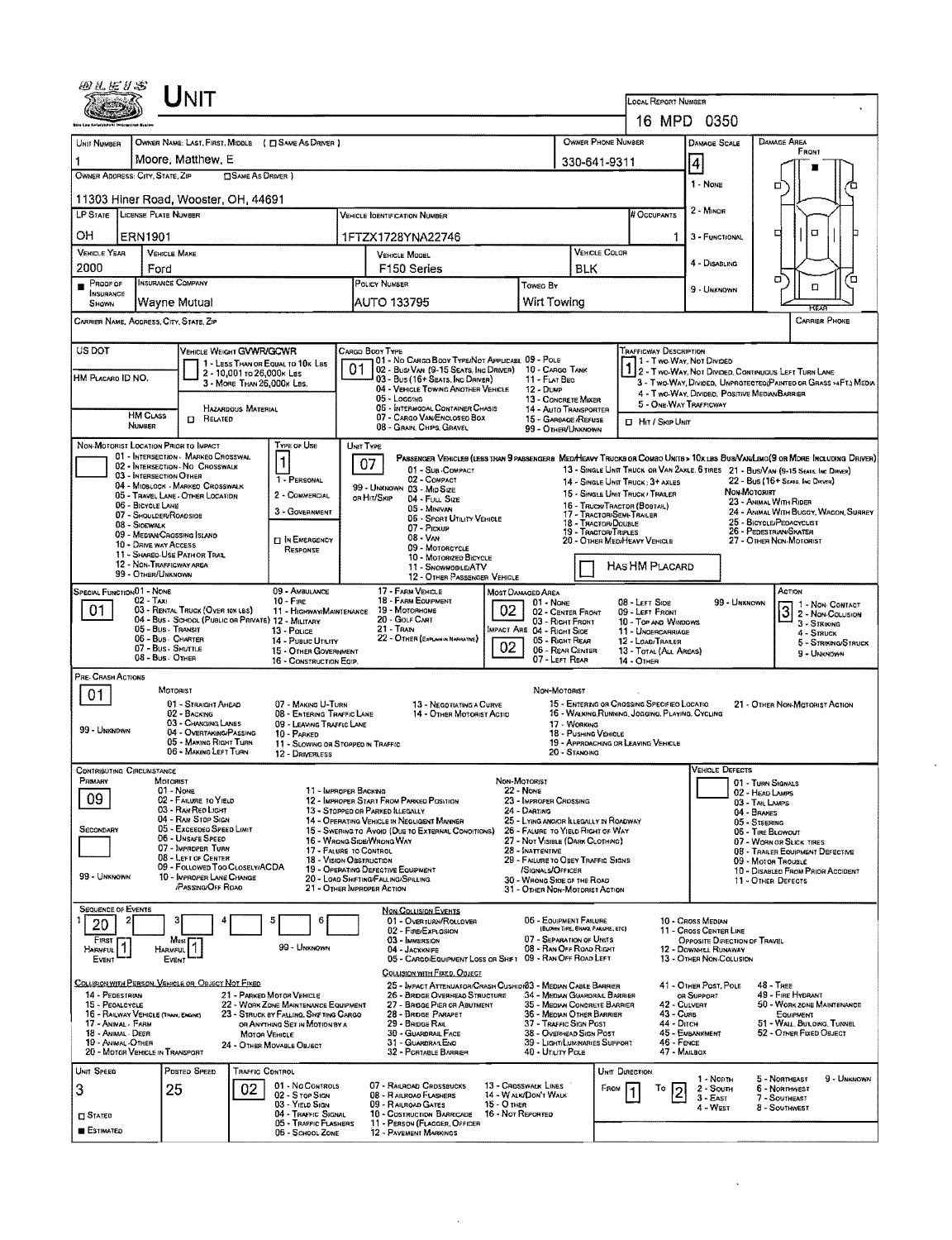|                                                                                                                                                                                                                                        |                                                                                                                                 | Unit                                                                    |                            |                                                                          |               |                                                                                                                                 |              |                                                                       |                                                 | LOCAL REPORT NUMBER                                              |                                                       |                                                                                                                               |  |  |  |
|----------------------------------------------------------------------------------------------------------------------------------------------------------------------------------------------------------------------------------------|---------------------------------------------------------------------------------------------------------------------------------|-------------------------------------------------------------------------|----------------------------|--------------------------------------------------------------------------|---------------|---------------------------------------------------------------------------------------------------------------------------------|--------------|-----------------------------------------------------------------------|-------------------------------------------------|------------------------------------------------------------------|-------------------------------------------------------|-------------------------------------------------------------------------------------------------------------------------------|--|--|--|
|                                                                                                                                                                                                                                        |                                                                                                                                 |                                                                         |                            |                                                                          |               |                                                                                                                                 |              |                                                                       |                                                 |                                                                  | 16 MPD 0350                                           |                                                                                                                               |  |  |  |
| OWNER PHONE NUMBER<br>OWNER NAME: LAST, FIRST, MIDDLE ( C) SAME AS DRIVER )<br>UNIT NUMBER                                                                                                                                             |                                                                                                                                 |                                                                         |                            |                                                                          |               |                                                                                                                                 |              |                                                                       |                                                 |                                                                  | <b>DAMAGE SCALE</b>                                   | <b>DAMAGE AREA</b>                                                                                                            |  |  |  |
| Proper, Bess, O<br>$\overline{2}$                                                                                                                                                                                                      |                                                                                                                                 |                                                                         |                            |                                                                          |               |                                                                                                                                 |              |                                                                       | 330-473-2220                                    |                                                                  | $\overline{2}$                                        | FRONT                                                                                                                         |  |  |  |
| OWNER ADDRESS: CITY, STATE, ZIP<br><b>CISAME AS DRIVER</b> )                                                                                                                                                                           |                                                                                                                                 |                                                                         |                            |                                                                          |               |                                                                                                                                 |              |                                                                       |                                                 |                                                                  | $1 - None$                                            | о<br>σ                                                                                                                        |  |  |  |
| 8859 CR 292, Millersburg, OH, 44654                                                                                                                                                                                                    |                                                                                                                                 |                                                                         |                            |                                                                          |               |                                                                                                                                 |              |                                                                       |                                                 |                                                                  |                                                       |                                                                                                                               |  |  |  |
| <b>LP STATE</b> LICENSE PLATE NUMBER                                                                                                                                                                                                   |                                                                                                                                 |                                                                         |                            |                                                                          |               | <b>VEHICLE IGENTIFICATION NUMBER</b>                                                                                            |              |                                                                       |                                                 | # Occupants                                                      | 2 - Minor                                             |                                                                                                                               |  |  |  |
| OН                                                                                                                                                                                                                                     | GOS7613                                                                                                                         |                                                                         |                            |                                                                          |               | 5J6RE48579L021207                                                                                                               |              |                                                                       |                                                 | -1                                                               | 3 - FUNCTIONAL                                        | $\Box$<br>о                                                                                                                   |  |  |  |
| <b>VEHICLE YEAR</b>                                                                                                                                                                                                                    |                                                                                                                                 | <b>VEHICLE MAKE</b>                                                     |                            |                                                                          |               | <b>VEHICLE MODEL</b>                                                                                                            |              |                                                                       | VEHICLE COLOR                                   |                                                                  |                                                       |                                                                                                                               |  |  |  |
| 2009                                                                                                                                                                                                                                   | Honda                                                                                                                           |                                                                         |                            |                                                                          | Other         |                                                                                                                                 |              |                                                                       | <b>BLK</b>                                      |                                                                  | 4 - DISABLING                                         |                                                                                                                               |  |  |  |
| $P$ ROOF OF<br><b>INSURANCE</b>                                                                                                                                                                                                        |                                                                                                                                 | INSURANCE COMPANY                                                       |                            |                                                                          | POLICY NUMBER |                                                                                                                                 |              | <b>TOWED BY</b>                                                       |                                                 |                                                                  | 9 - UNKNOWN                                           | о<br>΄Ο                                                                                                                       |  |  |  |
| SHOWN                                                                                                                                                                                                                                  |                                                                                                                                 | Wavne Mutual                                                            |                            |                                                                          | AUTO 170182   |                                                                                                                                 |              |                                                                       |                                                 |                                                                  |                                                       |                                                                                                                               |  |  |  |
| <b>CARRIER PHONE</b><br>CARRIER NAME, ADDRESS, CITY, STATE, ZIP                                                                                                                                                                        |                                                                                                                                 |                                                                         |                            |                                                                          |               |                                                                                                                                 |              |                                                                       |                                                 |                                                                  |                                                       |                                                                                                                               |  |  |  |
| US DOT<br>VEHICLE WEIGHT GWWR/GCWR<br><b>TRAFFICWAY DESCRIPTION</b><br>CARGO BOOY TYPE                                                                                                                                                 |                                                                                                                                 |                                                                         |                            |                                                                          |               |                                                                                                                                 |              |                                                                       |                                                 |                                                                  |                                                       |                                                                                                                               |  |  |  |
|                                                                                                                                                                                                                                        |                                                                                                                                 |                                                                         | 2 - 10,001 то 26,000к Las  | 1 - LESS THAN OR EQUAL TO 10K LBS                                        | 01            | 01 - No CARGO BOOY TYPE/NOT APPLICABL 09 - POLE<br>02 - Busi Van (9-15 Seats, Inc Driver)                                       |              | 10 - Cargo Tank                                                       |                                                 |                                                                  |                                                       | 1 1 - Two-Way, Not Divided<br>1 2 - Two-Way, Not Divided, Continuous Left Turn Lane                                           |  |  |  |
| HM PLACARD ID NO.                                                                                                                                                                                                                      |                                                                                                                                 |                                                                         | 3 - MORE THAN 26,000K LBS. |                                                                          |               | 03 - Bus (16+ Seats, Inc DRIVER)<br>04 - VEHICLE TOWING ANOTHER VEHICLE                                                         |              | 11 - FLAT BED<br>12 - Duwe                                            |                                                 | 3 - Two Way, Divideo, Unprotected (Painted or Grass >4Ft.) Media |                                                       |                                                                                                                               |  |  |  |
|                                                                                                                                                                                                                                        |                                                                                                                                 |                                                                         | <b>HAZARDOUS MATERIAL</b>  |                                                                          |               | 05 - Logging<br>06 - INTERMODAL CONTAINER CHASIS                                                                                |              | 13 - CONCRETE MIXER                                                   |                                                 | 5 - ONE-WAY TRAFFICWAY                                           | 4 - Two-Way, Divided. Positive Median Barrier         |                                                                                                                               |  |  |  |
|                                                                                                                                                                                                                                        | <b>HM CLASS</b><br>NUMBER                                                                                                       | $\Box$ Related                                                          |                            |                                                                          |               | 14 - AUTO TRANSPORTER<br>07 - CARGO VAN ENCLOSEO BOX<br>15 - GARBAGE /REFUSE<br>08 - GRAN, CHIPS, GRAVEL<br>99 - OTHER/LINKNOWN |              |                                                                       |                                                 |                                                                  | <b>D</b> HIT / SKIP UNIT                              |                                                                                                                               |  |  |  |
| NON-MOTORIST LOCATION PRIOR TO IMPACT                                                                                                                                                                                                  |                                                                                                                                 |                                                                         |                            | TYPE OF USE                                                              |               | UNIT TYPE                                                                                                                       |              |                                                                       |                                                 |                                                                  |                                                       |                                                                                                                               |  |  |  |
|                                                                                                                                                                                                                                        |                                                                                                                                 | 01 - INTERSECTION - MARKED CROSSWAL<br>02 - INTERSECTION - ND CROSSWALK |                            | $\mathbf{1}$                                                             |               | 03                                                                                                                              |              |                                                                       |                                                 |                                                                  |                                                       | PASSENGER VEHICLES (LESS THAN 9 PASSENGERS MEDIHEANY TRUCKS OR COMBO UNITS > 10K LES BUS/VAN/LIMO(9 OR MORE INCLUDING DRIVER) |  |  |  |
|                                                                                                                                                                                                                                        | 03 - INTERSECTION OTHER                                                                                                         | 04 - MIDBLOCK - MARKED CROSSWALK                                        |                            | 1 - PERSONAL                                                             |               | 01 - Sub COMPACT<br>02 - COMPACT                                                                                                |              |                                                                       |                                                 | 14 - SINGLE UNIT TRUCK: 3+ AXLES                                 |                                                       | 13 - SINGLE UNIT TRUCK OR VAN 2AXLE, 6 TIRES 21 - BUS/VAN (9-15 SEATS. INC DRIVER)<br>22 - Bus (16+ Seats, Inc Driver)        |  |  |  |
|                                                                                                                                                                                                                                        |                                                                                                                                 | 05 - TRAVEL LANE - OTHER LOCATION                                       |                            | 2 - COMMERCIAL                                                           |               | 99 - UNKNOWN 03 - MID SIZE<br>ов Ни/Sки<br>04 - FULL SIZE                                                                       |              |                                                                       |                                                 | 15 - SINGLE UNIT TRUCK/TRAILER                                   | Non-Motoriet                                          | 23 - ANIMAL WITH RIDER                                                                                                        |  |  |  |
|                                                                                                                                                                                                                                        | 06 - BICYCLE LANE<br>07 - SHOULOER/ROADSIDE                                                                                     |                                                                         |                            | 3 - GOVERNMENT                                                           |               | 05 - Minivan<br>06 - SPORT UTILITY VEHICLE                                                                                      |              |                                                                       | 17 - TRACTOR/SEMI-TRABER<br>18 - TRACTOR/DOUBLE | 16 - TRUCK/TRACTOR (BOBTAL)                                      |                                                       | 24 - ANIMAL WITH BUGGY, WAGON, SURREY<br>25 - BICYCLE/PEDACYCLIST                                                             |  |  |  |
|                                                                                                                                                                                                                                        | 08 - S:DEWALK                                                                                                                   | 09 - MEDIAN/CROSSING ISLAND                                             |                            | <b>IN EMERGENCY</b>                                                      |               | 07 - Pickup<br>08 VAN                                                                                                           |              |                                                                       | 19 - TRACTOR/TRIPLES                            | 20 - OTHER MEDIHEAVY VEHICLE                                     |                                                       | 26 - PEDESTRIAN/SKATER<br>27 - OTHER NON-MOTORIST                                                                             |  |  |  |
|                                                                                                                                                                                                                                        | 10 - DRIVE WAY ACCESS                                                                                                           | 11 - SHARED-USE PATH OR TRAIL                                           |                            | RESPONSE                                                                 |               | 09 - MOTORCYCLE<br>10 - MOTORIZED BICYCLE                                                                                       |              |                                                                       |                                                 |                                                                  |                                                       |                                                                                                                               |  |  |  |
|                                                                                                                                                                                                                                        | 12 - NON-TRAFFICWAY AREA<br>99 - OTHER/UNKNOWN                                                                                  |                                                                         |                            |                                                                          |               | 11 - SNOVANOBILE/ATV<br>12 - OTHER PASSENGER VEHICLE                                                                            |              |                                                                       |                                                 | HAS HM PLACARD                                                   |                                                       |                                                                                                                               |  |  |  |
| SPECIAL FUNCTION 01 - NONE                                                                                                                                                                                                             | $02 - TAX1$                                                                                                                     |                                                                         |                            | 09 - AMBULANCE<br>$10 - F$ RE                                            |               | 17 - FARM VEHICLE<br>18 - FARM EQUIPMENT                                                                                        |              | Most Damageo Area                                                     |                                                 |                                                                  |                                                       | ACTION                                                                                                                        |  |  |  |
| 08 - LEFT SIDE<br>99 - UNKNOWN<br>01 NONE<br>06<br>01.<br>03 - RENTAL TRUCK (OVER 10X LBS)<br>19 - Мотовноме<br>11 - HIGHWAY/MAINTENANCE<br>02 - CENTER FRONT<br>09 - LEFT FROM<br>04 - Bus - School (Public or Private) 12 - Military |                                                                                                                                 |                                                                         |                            |                                                                          |               |                                                                                                                                 |              |                                                                       | 1 - Non-Contact<br>$42 -$ Non-Collision         |                                                                  |                                                       |                                                                                                                               |  |  |  |
|                                                                                                                                                                                                                                        | 05 - Bus - Transit                                                                                                              |                                                                         |                            | 13 - Pouce                                                               |               | 20 - GOLF CART<br>21 TRAN                                                                                                       |              | 03 - Right Front<br>IMPACT ARE 04 - RIGHT SIDE                        |                                                 | 10 - TOP AND WINDOWS<br>11 - UNDERCARRIAGE                       |                                                       | 4 - STRUCK                                                                                                                    |  |  |  |
| 22 - OTHER (EXPLANTA NARRATIVE)<br>06 - Bus - Charter<br>05 - RIGHT REAR<br>14 - PUBLIC UTILITY<br>12 - LOAD/TRAILER<br>06<br>07 - Bus - Shuttle<br>06 - REAR CENTER<br>15 - OTHER GOVERNMENT<br>13 - TOTAL (ALL AREAS)                |                                                                                                                                 |                                                                         |                            |                                                                          |               |                                                                                                                                 |              |                                                                       | 5 - STRIKNG/STRUCK<br>9 - UNKNOWN               |                                                                  |                                                       |                                                                                                                               |  |  |  |
|                                                                                                                                                                                                                                        | 08 - Bus - OTHER                                                                                                                |                                                                         |                            | 16 - CONSTRUCTION EQIP.                                                  |               |                                                                                                                                 |              | 07 - LEFT REAR                                                        |                                                 | 14 - OTHER                                                       |                                                       |                                                                                                                               |  |  |  |
| PRE-CRASH ACTIONS                                                                                                                                                                                                                      |                                                                                                                                 | MOTORIST                                                                |                            |                                                                          |               |                                                                                                                                 |              | NON-MOTORIST                                                          |                                                 |                                                                  |                                                       |                                                                                                                               |  |  |  |
|                                                                                                                                                                                                                                        |                                                                                                                                 | 01 - STRAIGHT AHEAD                                                     |                            | 07 - MAKING U-TURN                                                       |               | 13 - NEGOTIATING A CURVE                                                                                                        |              |                                                                       |                                                 | 15 - ENTERING OR CROSSING SPECIFIED LOCATID                      |                                                       | 21 - OTHER NON-MOTORIST ACTION                                                                                                |  |  |  |
| 99 - UNKNOWN                                                                                                                                                                                                                           |                                                                                                                                 | 02 - BACKING<br>03 - CHANGING LANES                                     |                            | 08 - ENTERING TRAFFIC LANE<br>09 - LEAVING TRAFFIC LANE                  |               | 14 - OTHER MOTORIST ACTIO                                                                                                       |              |                                                                       | 17 - WORKING                                    | 16 - WALKING, RUNNING, JOGGING, PLAYING, CYCLING                 |                                                       |                                                                                                                               |  |  |  |
|                                                                                                                                                                                                                                        |                                                                                                                                 | 04 - OVERTAKING/PASSING<br>05 - MAKING RIGHT TURN                       |                            | 10 - PARKED<br>11 - SLOWING OR STOPPED IN TRAFFIC                        |               |                                                                                                                                 |              |                                                                       | 18 - PUSHING VEHICLE                            | 19 - APPROACHING OR LEAVING VEHICLE                              |                                                       |                                                                                                                               |  |  |  |
|                                                                                                                                                                                                                                        |                                                                                                                                 | 06 - MAKING LEFT TURN                                                   |                            | 12 - DRIVERLESS                                                          |               |                                                                                                                                 |              |                                                                       | 20 - STANDING                                   |                                                                  |                                                       |                                                                                                                               |  |  |  |
| <b>CONTRIBUTING CIRCUMSTANCE</b><br>Primary                                                                                                                                                                                            |                                                                                                                                 | MOTORIST                                                                |                            |                                                                          |               |                                                                                                                                 | NON-MOTORIST |                                                                       |                                                 |                                                                  | <b>VEHICLE DEFECTS</b>                                | 01 - TURN SIGNALS                                                                                                             |  |  |  |
| 01                                                                                                                                                                                                                                     |                                                                                                                                 | 01 - None<br>02 - FAILURE TO YIELD                                      |                            | 11 - IMPROPER BACKING                                                    |               | 12 - IMPROPER START FROM PARKED POSITION                                                                                        |              | 22 - NONE<br>23 - IMPROPER CROSSING                                   |                                                 |                                                                  |                                                       | 02 - HEAD LAMPS<br>03 - TAIL LAMPS                                                                                            |  |  |  |
|                                                                                                                                                                                                                                        |                                                                                                                                 | 03 - RAN RED LIGHT<br>04 - RAN STOP SIGN                                |                            |                                                                          |               | 13 - STOPPED DR PARKED ILLEGALLY<br>14 - OPERATING VEHICLE IN NEGLIGENT MANNER                                                  |              | 24 - DARTING<br>25 - LYING AND/OR ILLEGALLY IN ROADWAY                |                                                 |                                                                  |                                                       | 04 - BRAKES<br>05 - STEERING                                                                                                  |  |  |  |
| <b>SECONDARY</b>                                                                                                                                                                                                                       |                                                                                                                                 | 05 - Exceeded Speed Limit<br>06 - UNSAFE SPEED                          |                            |                                                                          |               | 15 - SWERING TO AVDID (DUE TO EXTERNAL CONDITIONS)<br>16 - Wrong Side/Wrong Way                                                 |              | 26 - FALURE TO YIELD RIGHT OF WAY<br>27 - NDT VISIBLE (DARK CLOTHING) |                                                 |                                                                  |                                                       | 06 - Tine BLOWOUT                                                                                                             |  |  |  |
|                                                                                                                                                                                                                                        |                                                                                                                                 | 07 - IMPROPER TURN<br>08 - LEFT OF CENTER                               |                            | 17 - FALURE TO CONTROL<br>18 - VISION OBSTRUCTION                        |               |                                                                                                                                 |              | 28 - INATTENTIVE<br>29 - FAILURE TO OBEY TRAFFIC SIGNS                |                                                 |                                                                  |                                                       | 07 - WORN OR SLICK TIRES<br>08 - TRAILER EQUIPMENT DEFECTIVE                                                                  |  |  |  |
| 99 - UNKNOWN                                                                                                                                                                                                                           |                                                                                                                                 | 09 - Followed Too CloselwACDA<br>10 - IMPROPER LANE CHANGE              |                            |                                                                          |               | 19 - OPERATING DEFECTIVE EQUIPMENT                                                                                              |              | /SIGNALS/OFFICER<br>30 - WRONG SIDE OF THE ROAD                       |                                                 |                                                                  |                                                       | 09 - MOTOR TROUBLE<br>10 - DISABLED FROM PRIOR ACCIDENT                                                                       |  |  |  |
|                                                                                                                                                                                                                                        |                                                                                                                                 | <b>PASSING/OFF ROAD</b>                                                 |                            |                                                                          |               | 20 - LOAD SHETING/FALLING/SPILLING<br>21 - OTHER IMPROPER ACTION                                                                |              | 31 - OTHER NON-MOTORIST ACTION                                        |                                                 |                                                                  |                                                       | 11 - OTHER DEFECTS                                                                                                            |  |  |  |
| <b>SEQUENCE OF EVENTS</b>                                                                                                                                                                                                              |                                                                                                                                 |                                                                         |                            |                                                                          |               | NON-COLLISION EVENTS                                                                                                            |              |                                                                       |                                                 |                                                                  |                                                       |                                                                                                                               |  |  |  |
| 20                                                                                                                                                                                                                                     |                                                                                                                                 |                                                                         |                            | 5<br>6                                                                   |               | 01 - OVERTURN/ROLLDVER<br>02 - FIRE/EXPLOSION                                                                                   |              | 06 - EQUIPMENT FAILURE                                                | (BLOWN TIRE, BRAKE FAILURE, ETC)                |                                                                  | 10 - Cross Median<br>11 - Cross Center Line           |                                                                                                                               |  |  |  |
| FIRST<br>Harmful                                                                                                                                                                                                                       |                                                                                                                                 | Most<br><b>HARMFUL</b>                                                  |                            | 99 - UNKNOWN                                                             |               | 03 - MMERSION<br>04 - Jackknife                                                                                                 |              | 07 - SEPARATION OF UNITS<br>08 - RAN OFF ROAD RIGHT                   |                                                 |                                                                  | OPPOSITE DIRECTION OF TRAVEL<br>12 - DOWNHILL RUNAWAY |                                                                                                                               |  |  |  |
| EVENT                                                                                                                                                                                                                                  |                                                                                                                                 | EVENT                                                                   |                            |                                                                          |               | 05 - CARGO/EQUIPMENT LOSS OR SHIFT 09 - RAN OFF ROAD LEFT                                                                       |              |                                                                       |                                                 |                                                                  | 13 - OTHER NON-COLLISION                              |                                                                                                                               |  |  |  |
|                                                                                                                                                                                                                                        |                                                                                                                                 | COLLISION WITH PERSON, VEHICLE OR OBJECT NOT FIXED                      |                            |                                                                          |               | COLLISION WITH FIXED, OBJECT<br>25 - IMPACT ATTENUATOR/CRASH CUSHIONS3 - MEDIAN CABLE BARRIER                                   |              |                                                                       |                                                 |                                                                  | 41 - OTHER POST, POLE                                 | $48 -$ TREE                                                                                                                   |  |  |  |
| 14 - PEDESTRIAN<br>15 - PEDALCYCLE                                                                                                                                                                                                     |                                                                                                                                 |                                                                         |                            | 21 - PARKED MOTOR VEHICLE<br>22 - WORK ZONE MAINTENANCE EQUIPMENT        |               | 26 - BRIDGE OVERHEAD STRUCTURE<br>27 - BRIDGE PIER OR ABUTMENT                                                                  |              | 34 - Median Guardrail Barrier<br>35 - MEDIAN CONCRETE BARRIER         |                                                 | 42 - CULVERT                                                     | OR SUPPORT                                            | 49 - FIRE HYDRANT<br>50 - WORK ZONE MAINTENANCE                                                                               |  |  |  |
| 16 - RAILWAY VEHICLE (TRAN, ENGINE)<br>17 - ANWAL - FARM                                                                                                                                                                               |                                                                                                                                 |                                                                         |                            | 23 - STRUCK BY FALLING, SHIFTING CARGO<br>OR ANYTHING SET IN MOTION BY A |               | 28 - BRIDGE PARAPET<br>29 - BRIDGE RAIL                                                                                         |              | 36 - MEDIAN OTHER BARRIER<br>37 - TRAFFIC SIGN POST                   |                                                 | 43 - Cum<br>44 - Опси                                            |                                                       | EQUIPMENT<br>51 - WALL, BUILDING, TUNNEL                                                                                      |  |  |  |
| 18 - ANIMAL - DEER<br>19 - ANIMAL -OTHER                                                                                                                                                                                               |                                                                                                                                 |                                                                         | <b>MOTOR VEHICLE</b>       | 24 - OTHER MOVABLE OBJECT                                                |               | 30 - GUARDRAIL FACE<br>31 - GUARDRANEND                                                                                         |              | 38 - OVERHEAD SIGN POST<br>39 - LIGHT/LUMINARIES SUPPORT              |                                                 | $46 -$ FENCE                                                     | 45 - EMBANKMENT                                       | 52 - OTHER FIXED OBJECT                                                                                                       |  |  |  |
| 20 - MOTOR VEHICLE IN TRANSPORT                                                                                                                                                                                                        |                                                                                                                                 |                                                                         |                            |                                                                          |               | 32 - PORTABLE BARRIER                                                                                                           |              | 40 - UTILITY POLE                                                     |                                                 | 47 - Mailbox                                                     |                                                       |                                                                                                                               |  |  |  |
| UNIT SPEED                                                                                                                                                                                                                             |                                                                                                                                 | POSTED SPEED                                                            | <b>TRAFFIC CONTROL</b>     |                                                                          |               |                                                                                                                                 |              |                                                                       |                                                 | UNIT DIRECTION                                                   | 1 - North                                             | 9 - UNKNOWN<br>5 - Northeast                                                                                                  |  |  |  |
| 0                                                                                                                                                                                                                                      |                                                                                                                                 | 25                                                                      | 02                         | 01 - No CONTROLS<br>02 - S TOP SIGN                                      |               | 07 - RAILROAD CROSSBUCKS<br>08 - RALROAD FLASHERS                                                                               |              | 13 - CRDSSWALK LINES<br>14 - WALK/DON'T WALK                          | Face                                            | 10                                                               | $2 -$ South<br>$3 - E$ AST                            | 6 - NORTHWEST<br>7 - SOUTHEAST                                                                                                |  |  |  |
| <b>STATED</b>                                                                                                                                                                                                                          | 15 - О тнея<br>03 - YIELD SIGN<br>09 - RAILROAD GATES<br>10 - COSTRUCTION BARRICADE<br>16 - Not Reported<br>04 - Traffic Signal |                                                                         |                            |                                                                          |               |                                                                                                                                 |              |                                                                       | 4 - West                                        | 8 - Southwest                                                    |                                                       |                                                                                                                               |  |  |  |
| <b>D</b> ESTIMATED                                                                                                                                                                                                                     |                                                                                                                                 |                                                                         |                            | 05 - TRAFFIC FLASHERS<br>06 - SCHOOL ZONE                                |               | 11 - PERSON (FLAGGER, OFFICER<br><b>12 - PAVEMENT MARKINGS</b>                                                                  |              |                                                                       |                                                 |                                                                  |                                                       |                                                                                                                               |  |  |  |
|                                                                                                                                                                                                                                        |                                                                                                                                 |                                                                         |                            |                                                                          |               |                                                                                                                                 |              |                                                                       |                                                 |                                                                  |                                                       |                                                                                                                               |  |  |  |

 $\label{eq:1} \mathcal{L}_{\text{max}}(\mathbf{x}) = \mathcal{L}_{\text{max}}(\mathbf{x})$ 

 $\sim 10^{-10}$